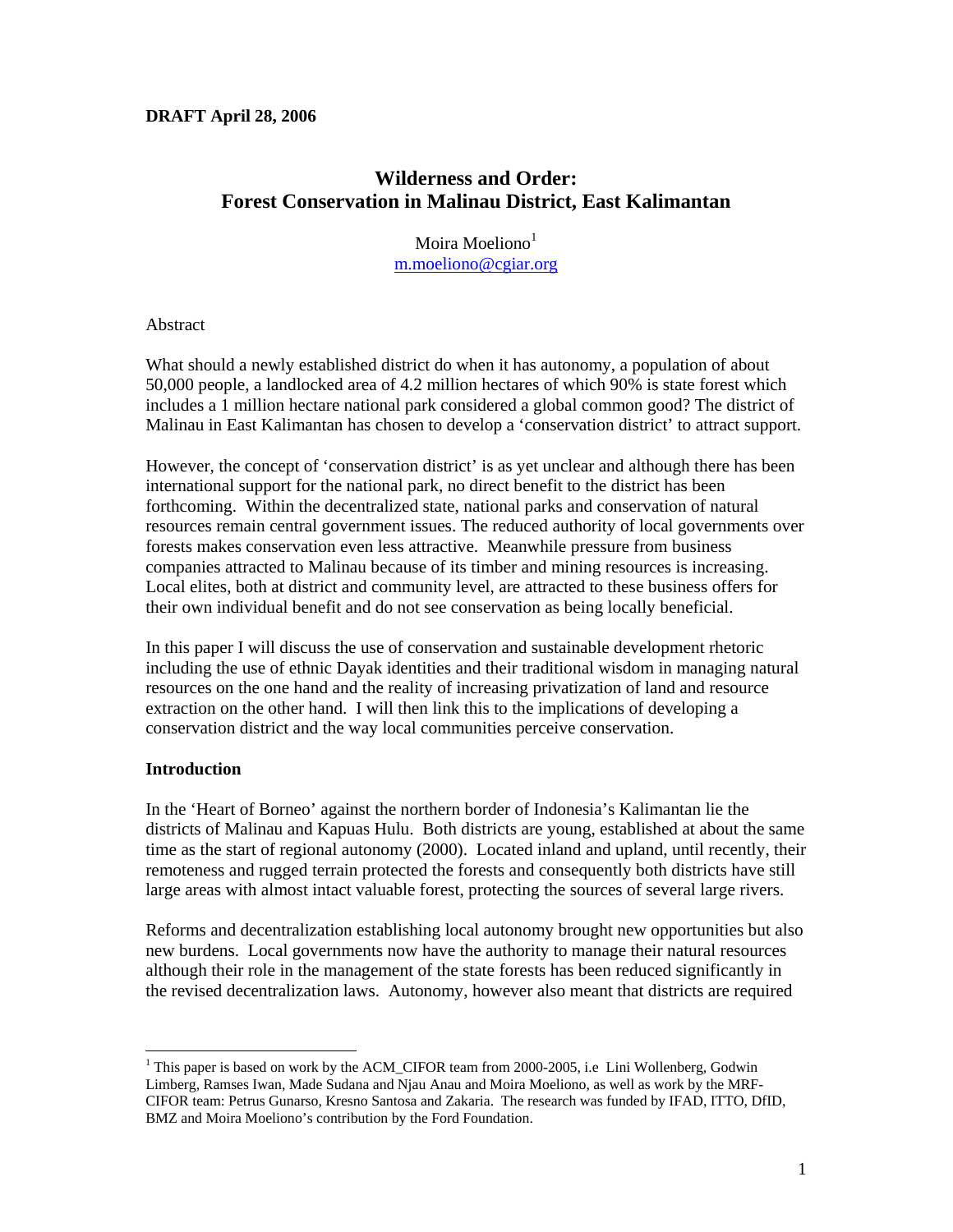to provide for basic services to citizens as well as promote the development of the districts and ensure sustainable livelihood.

The Bupati (Head of District) of these new districts are directly elected by a people which through reforms have awakened to their customary rights, are more involved in local politics and are linked to a globalized world through information and markets. In this world, the natural wealth of Malinau and Kapuas Hulu have become contested by conservationists for the 'global common good', by business corporations to make a profit, by local people to make a living, by the central governemnt as a source of power and by the local government as source of local revenue.

Local people look to the Bupati to solve these problems. The Bupati is in an unenviable position. Though elected and in theory accountable to his constituency, in practice the constituency wants a king to govern them. They do want a benevolent king but king nevertheless, who provides for his people and ensure their welfare. On the other hand, the Bupati is part of a government structure and is also accountable to the higher levelsof government. The revised decentralization law emphasizes this point explicitly (Law 32, 2004 article …), while in practice this is reinforced by the fact that districts are dependent on budget allocations from the center. Between local people and government hierachy, the Bupati is expected to sucessfully 'develop' the district and ensure its environmental integrity.

The Bupati of Malinau is facing difficult choices. Leading a district which includes a National Park and is about 90% state forest, he opted to follow the district of Kapuas Hulu and in 2005 declared itself 'Conservation District'. But what does this mean?

## **Decentralization and development in Malinau**

#### *Malinau district: a short description*

The district of Malinau was established concurrently with the decentralization law of 1999. Ethnic politics rather than geographic rationale (Tim Peneliti Pemekaran Wilayah Tingkat I, Kalimantan Timur, 1999), dictated the way of partition. Malinau was thus formed from the hinterland of the old Bulungan district, comprising a land locked and forested area of 4.2 million hectares. More than 90% of its area is officially state forest including a National Park of a more than 1 million hectares. The Kayan Mentarang National Park has one of the richest biodiversity and because of its relatively pristine condition has attracted numerous scientists, as well as tourists, but more importantly the interest of international conservation organizations. This large, rich area, however, is legally beyond the jurisdiction of the district as it is regulated by the central government. Local government has no authority over the land. On the other hand, the approximately 6000 people living in and around the park are citizens of the district.

The whole district is inhabited by slightly more than 50,000 people of some 20 different ethnic groups. Dominant are the Kenyah, Merap, Lundayeh and Tidung with the partly still hunting-gathering Punan representing ...% of the population. The majority of the people are swidden farmers growing mainly rice. Cash income is obtained from supplementary activities mainly gathering non-timber forest products.

As a new autonomous region in a time of reform, Malinau should have been able to build a democratic government structure with professional staff to administer the district in the most efficient manner and in accordance to local customs and needs. Politics and habits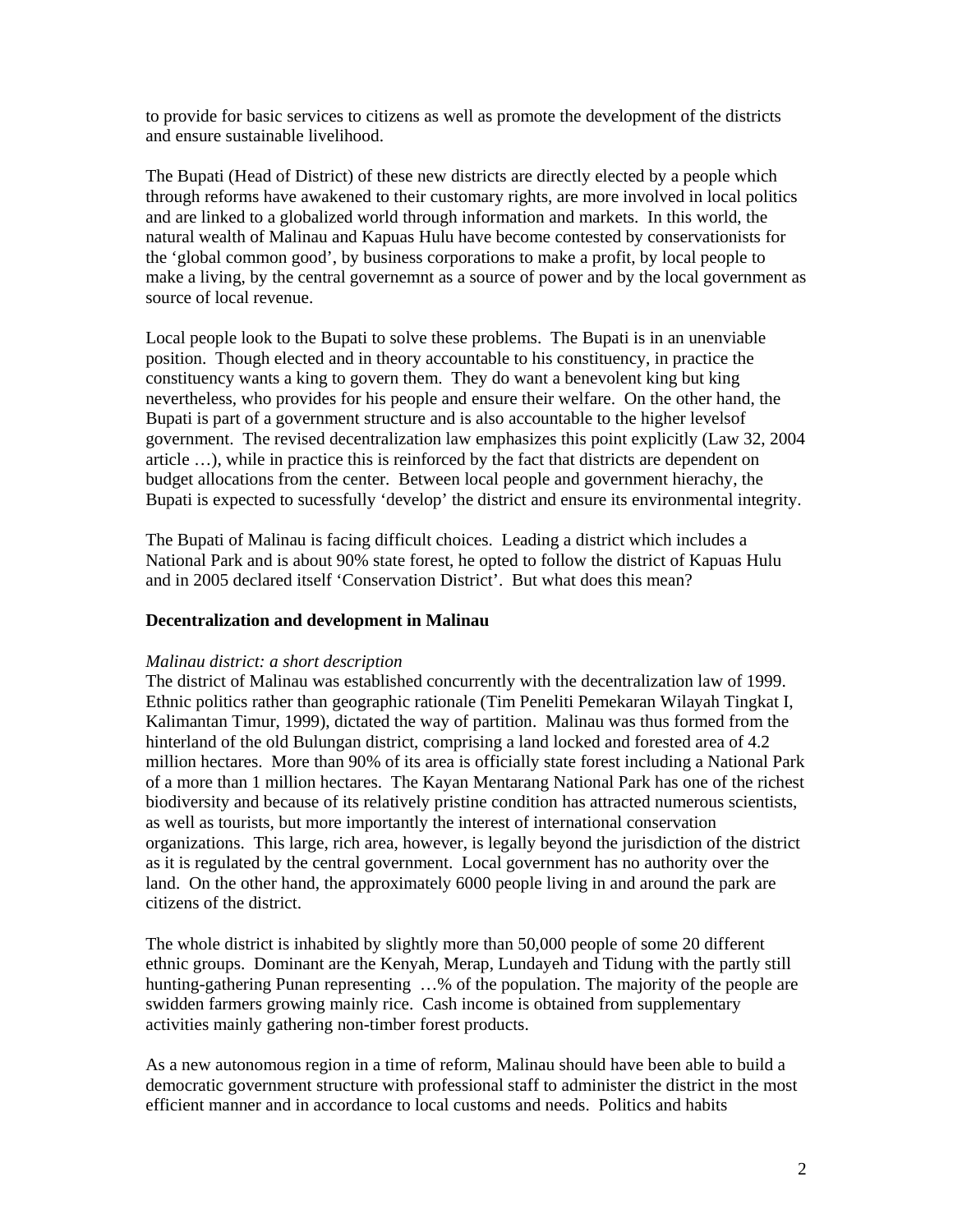entrenched during the new order, however, dictated the structure (Wollenberg et al, XXXX). Now, after five years it has built a quite rigid hierarchical bureaucracy consisting of the district secretariate, 20 sectoral agencies and a 20 member parliament.

Regional Autonomy also brought a new trend of ethnification of the local bureaucracy. In the first few years this trend was particularly strong and discriminatory. Only people born and bred within the district, the so called '*putra daerah'* or native sons would be selected to become government officials. Later, realizing the impracticality and limitations, this unwritten rule was relaxed although local candidates are still preferred. Thus of the 28 highest officials, 18 are *putra daerah*; of the 10 highest positions, 4 are Kenyah, 2 Tidung, 3 Lundayeh and only 1 is from elsewhere. Of the lesser officials, however, many are ethnically Toraja (from south Sulawesi), Javanese, Banjar (South Kalimantan) and others (Andrianto, 2006).

The new government is now also the main employer of the district. By its  $6<sup>th</sup>$  year 1565 people out of 11.391 households were civil servants, thus roughly 10% of all households have one or two civil servants in the family. Interestingly this is in accordance to Parkinson's Law of 1957 which says that bureaucracy tends to increase, not because more work but to improve its sense of importance (Parkinson, 1957).

Family relationships have and still play an important role in the way Malinau is governed and serves its people. While in the first few years of regional autonomy, the government grew closer to the people, the new huge governemnt complex of today symbolizes an increasing distance. Villagers are reluctant to enter this imposing building and instead approach relatives to gain access to the bureacracy, the way it has always been done.

#### *The Bupati of an autonomous district*

One effect of regional autonomy has been the strengthened position of the Bupati. His (hers) is the final decision. Consequently, the person of the Bupati, his vision and way of working has a tremendous influence on the way a district is developing. The case of Malinau provides an interesting example.

The Bupati of Malinau is first of all a *putra daerah* (native son). He is ethnic Dayak, born in Apo Kayan, in the western part of Malinau. He was schooled in the ways of government, first in the academy for government (Akademi Pemerintahan Dalam Negeri) and later at the university in the field of governance. Recently, he earned a doctorate in development studies from the University of Brawijaya in Java. Similar to other Bupatis in Indonesia, he went on several study trips abroad from which he returned with new ideas and connections. As well, following a trend among district heads, he commissioned a biography (Alfais, 2003) focussing on his commitment to development. Interestingly he wrote a second book discussing the culture of Dayak Kenyah and their traditional way of life in harmony with nature (Billa, 2005). As quoted in Republika online (9 July 2005): "The indigenous people, the Dayaks, are accustomed to live in harmony with nature. They make use of natural resources according to traditional wisdom. This is the initial asset for Malinau to become a conservation district"

As an ethnic Kenyah, the Bupati is member of the *Lembaga Adat (*adat institution) of his group. Although, he has done his best to find a balance between the different groups and tries to give equal attention to all ethnic insitutions, ethnic affiliations make a difference. Being Bupati gives prominence to the Kenyah and in turn, the Lembaga Adat supported his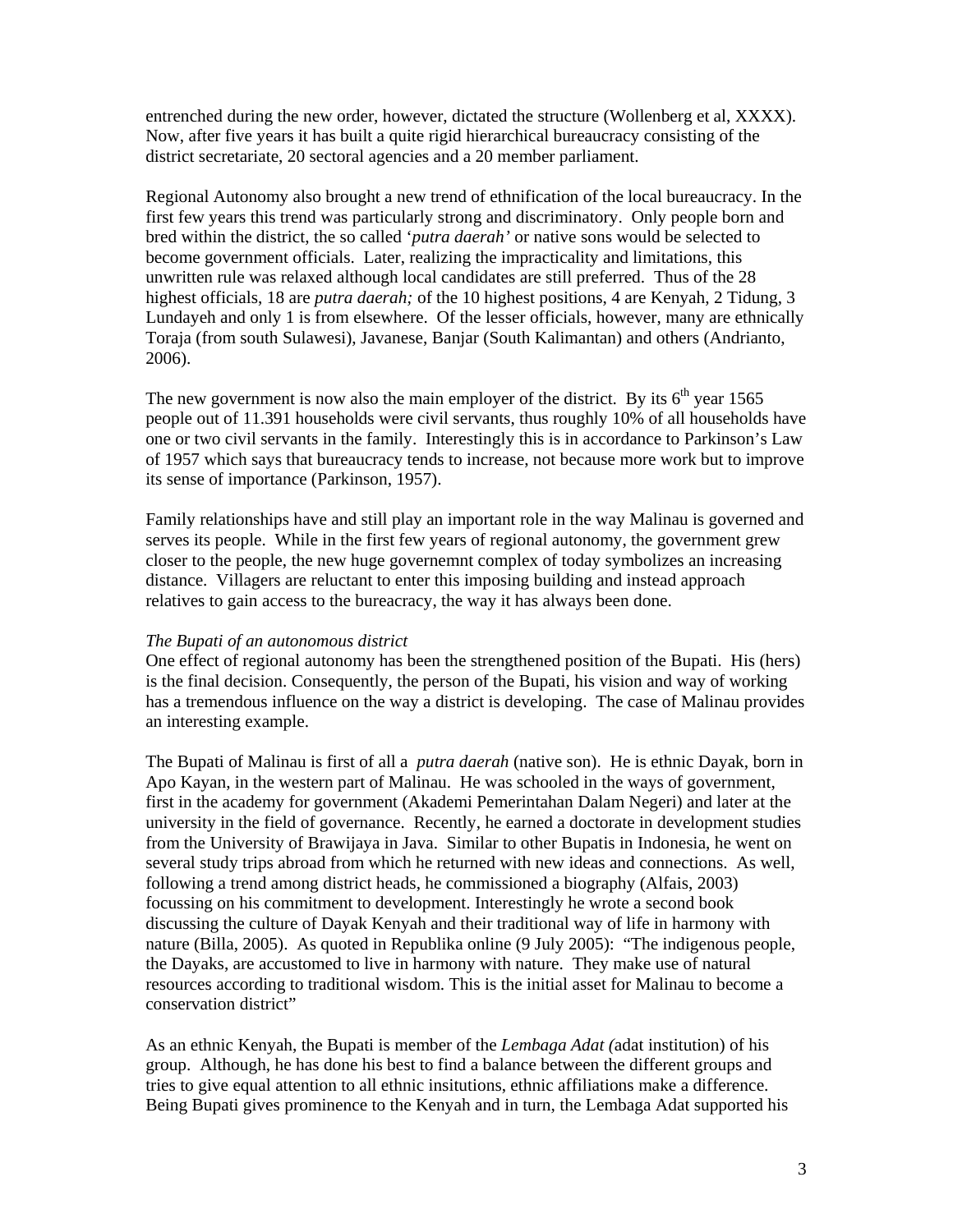election and re-election. Publicly, he does not make too much use of this, but the fact that he commissioned the book on Dayak Kenyah and their traditional wisdom in managing resources, reflects his awareness of the use of the right rhetoric.

# *Development since autonomy: Is there room for conservation?*

Malinau's vision of the future is that by 2010 the Movement to Develop Self Reliant Villages (Gerakan Pembangunan Desa Mandiri or *Gerbang Dema*) all villages in the district will be self reliant/sufficient. This is to be achieved through development of a 'sistem ekonomi kerakyatan' or people based economy based on sustainable use of natural resources, improving regional equity, and increasing the role of the private sector.

While the first two are lagging far behind, the role of the private sector has increased almost without active government intervention. The private sector learned fast and responded quicker than all other stakeholders in making use of the new opportunities created by decentralization. Within a few years many companies were also able to strengthen their position by building close links to the elite within the government as well as within the communities. Thus, while well-being remains high on the agenda, it has been subsumed by the emphasis on economic development driven by the private sector.

Private companies having a permit to extract timber or coal, for example, are required to negotiate with local communities and support local development. While local communities do receive a share, it is not always significant in comparison to the profit made (Palmer, n.d.; Limberg, 2004) and often does not compensate for the environmental damage they have to bear.

As forests are Malinau's main asset, it was the first to experiment with private companycommunity relations. As described by Limberg et al, 2005; Affandi, 2005; and Barr et al, 2001, the 2000-2001 IPPK logging boom led to unsustainable logging over some 56,000 hectares and provided substantial albeit short term cash benefits to many communities, and more importantly strengthened community but also individual ownership over resources in their traditional use area (Wollenberg et al, forthcoming). Fees based on amount of timber cut, compensation payments and contributions from the logging companies became part of life. Despite the realization that most payments are short term, many communities remain eager for this income.

Malinau was one of the first districts to shift towards a better organized system called IUPHHK, which is modeled after the Indonesian Selective Logging system of large concessions, but limited to a maximum of 50,000 hectares per concession in production forest. Legally (Government Regulation 34, 2002 Article 42), these permits are to be issued by the Minister on recommendation by the district, but in Malinau, the permits were issued by the Bupati prior to the issuance of GR 34. Despite a questionable legal status, 11 permits covering 363,925 hectares were issued between December 2001 and March 2002, though only five had started operations in 2004 (Affandi, 2005). The permits come with a set of rules and the requirement to negotiate with local people, however, there is as yet no effective monitoring system, nor real support for local communities to negotiate better and enforce the resulting agreements.

After timber, mining was opened to local permits. However, this proved more difficult as mining involves higher technical input and more environmental and social distruption. As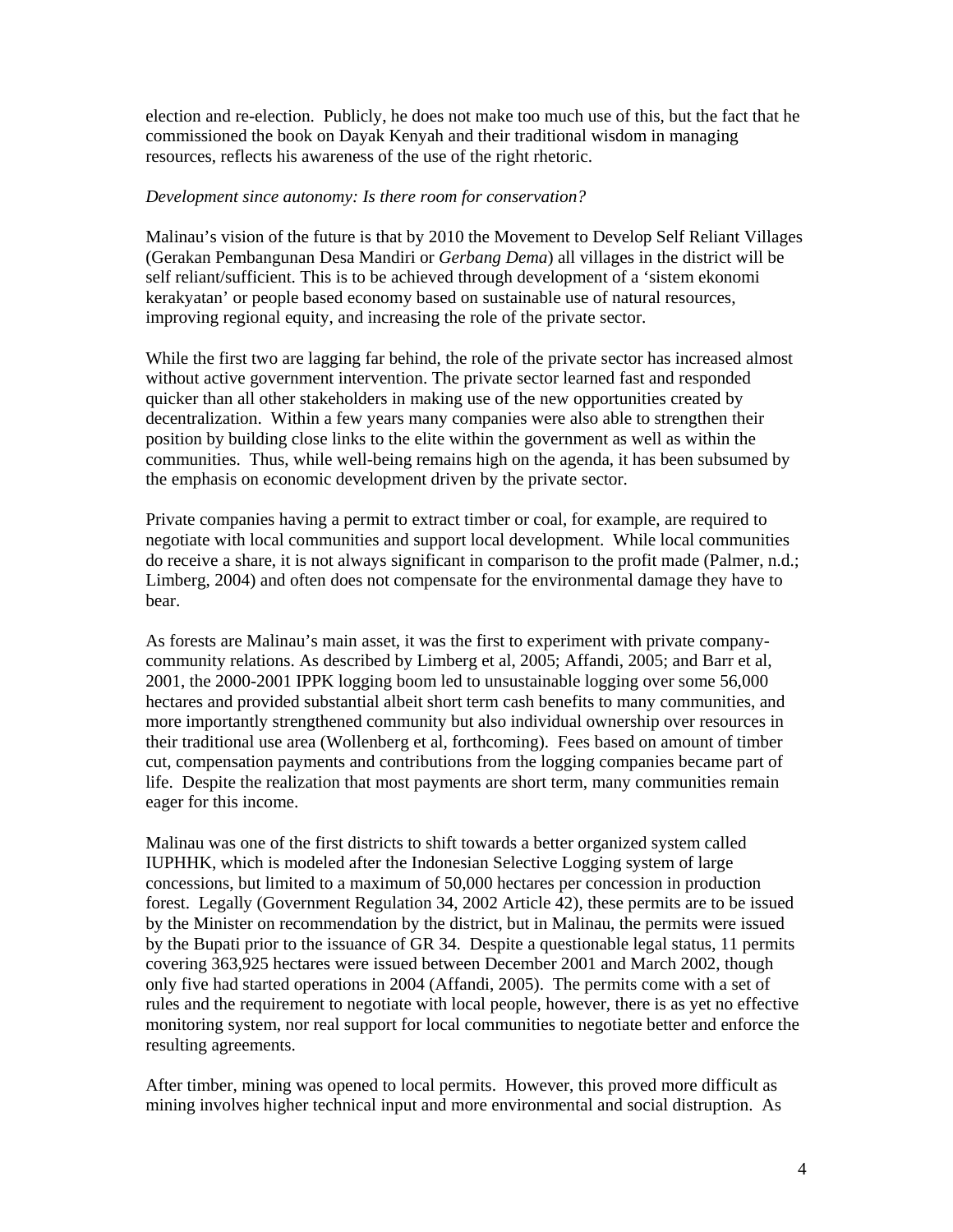reported in the 'Kabupaten Dalam Angka' (district in figures) 2004/2005: "… under normal production processes, coal production would increase annually….. from 2001 to 2002 production increased by 31.11 percent. In 2003 production decreased by 19% because the running contract had expired. In 2004 production decreased another 75%" (Bappeda & BPS Kabupaten Malinau, 2005). Decreasing production is partly due to problems with local communities and partly due to the difficulty of extracting coal along river banks. Similar to forest exploitation, coal exploitation is now linked to fees, compensation payment and other contributrions given to local communities, although there is no data available on the amount actually received.

A third focus to drive economic development, also dependent on the private sector is oil palm development. Malinau considers itself lucky that a Malaysian company was interested to invest and has signed a Memorandum of Understanding accordingly. Oil palm is considered a lucrative business as it is relatively easy to grow and quick producing, and the added attraction is the profit obtained from land clearing activities in forested region. In fact, in many cases throughout Indonesia, companies often only take the timber and forget to plant the oil palm.

Meanwhile, an overarching compulsion by the government is improving access to stimulate economic development. Many villages in Malinau are indeed remote and difficult to reach. Villages on the upper Bahau, for example, can still only be reached by plane or river boats. The government is already subsidizing flights to remote villages but even more wants to construct roads. With limited funds but much forest, Malinau solved the problem of funding road construction by paying the contractors in kind, allowing them to extract timber along the road to be constructed. In this way, some 150 km of road has been build linking the subdistrict towns of Tanjung Nanga, Long Alango and Pujungan to Malinau. Partly old logging roads, unpaved and with stretches that remain impassable due to the difficult topography, nevertheless these roads are already making a difference in peoples view of life.

Still, road construction is a contentious issue. The government sees roads as a basic necessity leading automatically to economic development. Most communities want roads although some have doubts on the way these are build. With no monitoring, logging along the roads has often exceeded the 1-2 kilometer limit agreed on. In some cases, communities were not aware of the agreement and demanded fees and compensation for the timber extracted. There have not been any environmental impact studies and when the terrain is too difficult, contractors might take the timber and leave the road unfinished. Despite various problems associated with road construction, the government is pushing ahead and plans to continue road construction to link all subdistrict towns to Malinau.

Parallel to these developments but not quite connected are the discussions on conservation. Malinau talks about being the source of 24 large and small rivers. It boasts of its forests which are the richests and as yet most intact tropical forest in Southeast Asia. The Kayan Mentarang National Park alone counts 1,012 species of plants and 320 species of animals, many of which are endemic to Kalimantan (Eghenter and Labo, 2003) . On the other hand, most of the rural population is considered poor and many are dependent on the traditional forest use. In an effort to optimize available potential, natural and human resources as well as the social capital build through national and international networks, development of a conservation district offered some solutions (Radar Tarakan, 9 July 2005).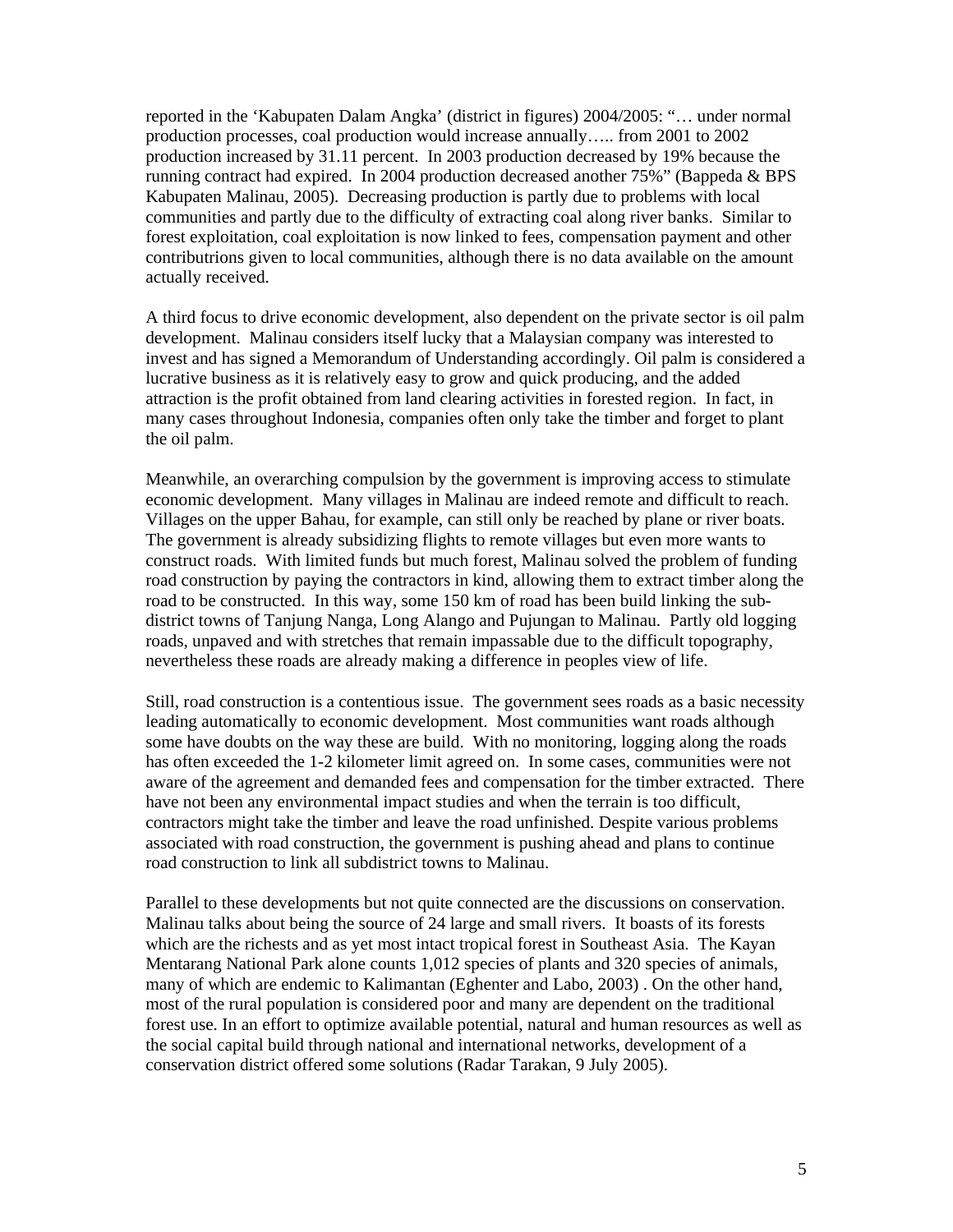The idea was first developed collaboratively by WWF and the district of Kapuas Hulu in 2003 (WWF, 2005) and suggested to Malinau a year or so later. Malinau's willingness to join this experiment is not surprising considering that several of the high officials in the government had collaborated with WWF in the past. They are therefore quite familiar with conservation speak: conserving biodiversity, environmentally friendly development, the importance of endemic species, watershed protection, and the traditional wisdom of indigenous people who live in harmony with nature. Also, outside parties such as CIFOR and WWF had raised ideas about carbon trade and compensation payments for conservation efforts.

## **The conservation district of Malinau**

In 2003, Kapuas Hulu declared itself a conservation district by official decree of the District Head (SK Bupati Kapuas Hulu Nomor 144 Tahun 2003). Malinau has not issued such a decree but called a meeting to enlist national support. A high level workshop was organized attended by the ministers of Forestry and of the Environment, representatives from the national planning board, several universities as well as international organizations such as  $CIFOR<sup>2</sup>$ , WWF and Tropenbos

The workshop was considered to be the official declaration of Malinau as conservation district. It thereby received formal and recorded support from the Minister of Forestry. However, within Malinau and especially at community level, conservation district has not been explained. The declaration of conservation district has been directed outwards and was aimed at soliciting more than merely political support, i.e. funds for development. Referring to Malinau's rich resources and primary forest the Bupati was quoted in Kompas (15 December 2004): "it is no surprise that with this condition, many parties insist that the district of Malinau become a conservation area. The virgin forest should not be logged. However, we have not received anything from the central government, not even from the nongovernmental organizations that pressured us to conserve".

Still, publicly the Bupati advocated for conservation and development of a conservation district. Although in his book, the Bupati makes much of the traditional harmony between Dayak and nature, thereby positioning them in the larger context of the district (Li, 2000; Billa, 2005), in his speech at the workshop he uses the language of environmental advocates. In declaring Malinau a conservation district, the Bupati gave the following rationale: "the concept of conservation district as development model is driven by the consciousness of the local government and local communities about the importance of Malinau as steward of the rich biodiversity, lungs of the world and source of water. This concept is the results of in depth discussions, debates and reflections on the meaning of these future assets which have to be protected and passed on to the next generation" (translated from the Proceedings of the *Seminar Nasional* 4-5 July 2005).

The issue of compensation payments has been discussed from the early days of the district's establishment. There was the new district, heavily forested and burdened by a large national park with a world looking on and demanding it be conserved. Both Kapuas Hulu and Malinau expected to get paid to protect the 'lungs of the earth' in the interest of local, national and international (Sinar Harapan online, 5 June 2004).

 $\overline{a}$  $2^2$  CIFOR has been doing research in Malinau since 1998 and is a major stakeholder. Similarly WWF has been working in the Kayan Mentarang National Park since 1990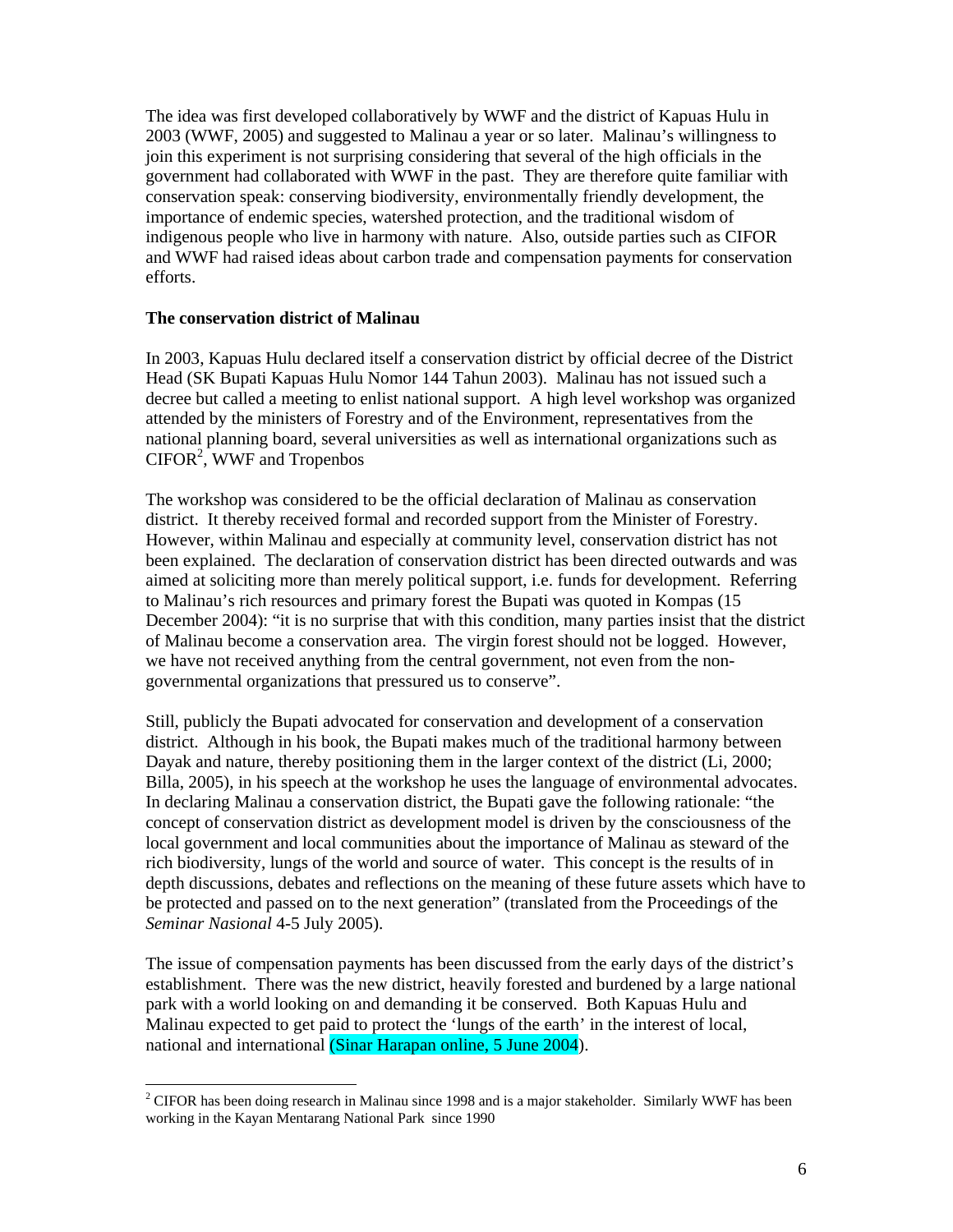Indeed, from the start of regional autonomy, Malinau already insisted they deserve compensation payments for not logging the national park. It has to be admitted that for local governments the presence of national parks is particularly troublesome. Legally, national parks are outside a district government jurisdiction but practically they are located within a district territory and often inhabited by citizens of the district. While excluded from using the area, the district is expected to help protect the park against illegal activities, while no direct funding is received by the district.

Kayan Mentarang was established as a reserve as early as 1980 and was thereby declared a global common good. It has been protected mainly by its isolation and low population pressure, but decentralization is changing that. In the first rush of autonomy and new authority over its forests, the new district had followed the general race to sell its timber. Although the Kayan Mentarang Park was safe enough due to its inaccessibility, the district now was conscious of the cash value of the timber and of the unfairness of not being able to sell it. If this is a global public good, providing clean air and water to the world, let the world pay for it!

Meanwhile, Kayan Mentarang National Park has received significant international attention. WWF has been active since 1991 working with local people and was instrumental in changing its status to national park in 1994 to allow secure livelihood for its residents (Community Forestry E-News 2003-14). In 2000 ITTO provided a 1.3 million dollar grant for the management of Kayan Mentarang through the Department of Forestry (Republika 12 December 2000). However, the contributions while not insignificant do not accrue to the local government. Instead, the most direct beneficiaries are the central government ministry of forestry and local communities.

It is unfortunate that the budgeting structure in Indonesia does not reward conservation. Although regional autonomy implied that self generated revenue would grow and thus decrease dependence on the national government, most districts remain very much dependent on the shared revenue from natural resources. In the case of Malinau this means that it receives back 32% of the royalties from logging and mining in the district, as well as a share of royalties raised in the province (Cahyat, 2005). Clearly, it is more to the advantage of districts to allow high rates of extraction. No incentives for conservation are build in the system. On the contrary even the way the reforestation funds are distributed does not encourage conservation. According to the revised budgeting law (Law 33, 2004) 40% of the collected reforestation funds are returned to the 'contributing' region, where contributing region means the region where the forest is logged and funds are collected, and 60% is to be used for national level rehabilitation projects. One issue is that 'contributing region' is defined as province to receive the 40% while for the 60% distributed, district is used as the unit (Oka and William, 2004). Districts perceive a basic unfairness in that the system benefits regions with less forest and large areas in critical condition while districts that produce the money receive proportionally less. In an effort to develop incentives for conservation a group of …… proposed a system for conservation payments, whereby conservation districts were to receive additional funds to finance conservation efforts and to compensate for income not earned. Unfortunately, lack of understanding and concern by the decision makers resulted in conservation funds being equally distributed amongst all districts,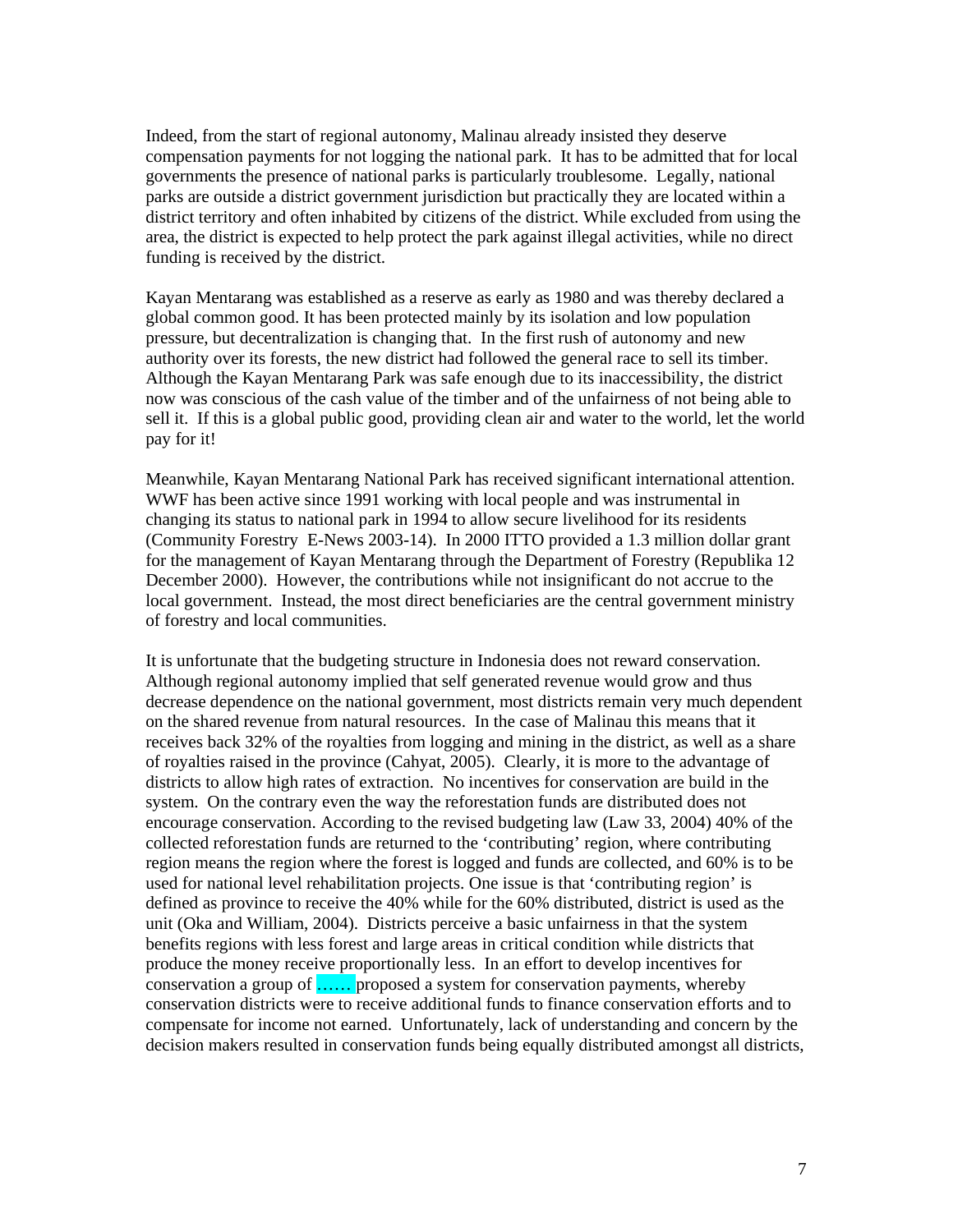a sum of about 200 million rupiah in the total budget of 3-4 billion (F.Agung Prasetyo, personal communication<sup>3</sup>).

What is in it for Malinau to conserve its forests? The workshop identified several options:

- Compensation payments for environmental services within the province based on upstream-downstream agreements
- A higher proportion of shared revenues
- Special allocation funds for conservation districts as incentive to conserve natural resources
- Direct payment for environmental services
- Conservation concessions
- Clean Development Mechanisme
- Debt for Nature Swaps
- Grants from international donors
- Partnership with international as well as national institutions

There is thus a clear expectation that being a conservation district is a means to obtain direct cash benefits and higher revenue. To receive this, however, should require a clear conceptual framework, hard work and visible signs of commitment, which so far has been lacking.

On the other hand, the national government has not responded very enthusiastically to these initiatives. As told the effort to provide additional funds earmarked for conservation has met with failure. Internationally there is a lot of discussion and debate on the different incentives for conservation and mechanisms of implementation including direct and indirect payments (Ostrom, 1999; Ferraro and Kiss, 2002; Pagiola and Platais, 2002; Wunder et al, n.d.; Hayes and Ostrom, 2005), there is as yet no effective mechanism created to pay for these. As a result, interest in conservation districts is waning and districts are looking for other options. And the private sector stood ready while communities have not been asked.

## *Conservation at community level*

Decentralization has led to the integration of interior people in the larger state and thereby highlights problems typical of tropical forests around the world. Traditional people are in the process of to adjust to new technologies and need while protecting their resources from encroachment by outsiders (Alcorn, 2000) exemplified by the IPPK. The IPPK period was an intensive learning period for local communities. The interaction with private companies was empowering for some and disempowering for others but most communities learned to negotiate for better deals and consider longer term benefits.

In the midst of the race to log, the village of Setulang resisted and established a conservation area, the *Tane'Olen* (Iwan, 2004), thereby making use of their customary traditions to reinvent themselves as a community in harmony with nature (Li, 2000). Originally a traditional concept of reserved forest for the exclusive use of the nobility, it was transformed to become more explicitly a forest set aside for conservation purposes. WWF working in the Kayan Mentarang National park has been instrumental in developing the concept for conservation purposes. Most villages on the upper Bahau located within or bordering the National park have designated areas called Tane'Olen. Examples are Long Alango, Long Kemuat and Long Berini. In the case of the village of Long Alango, the paramount customary

<sup>&</sup>lt;sup>3</sup> F.Agung Prasetyo is a CIFOR scientist involved in the Forest Partnership (WWF, Tropenbos and CIFOR)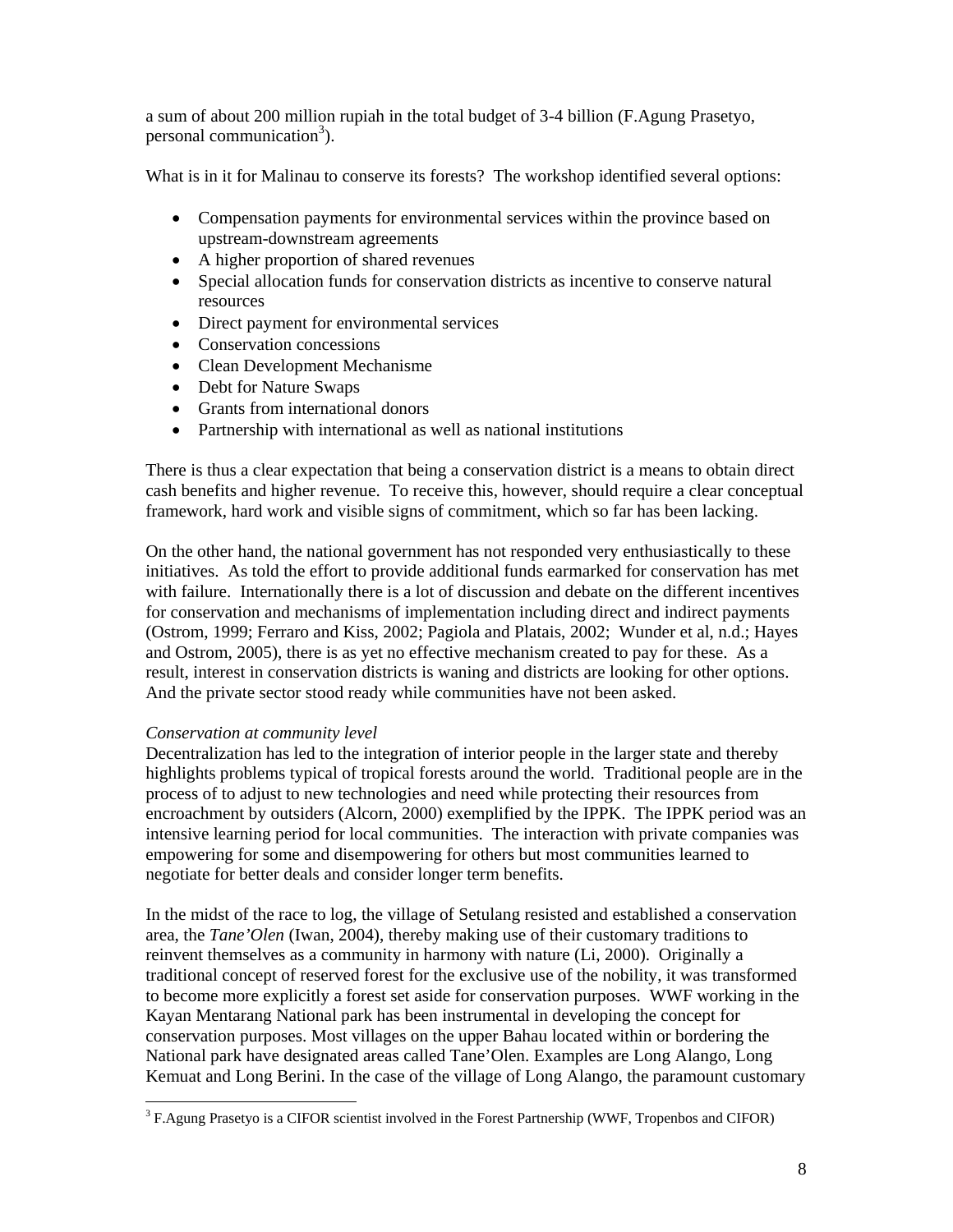chief, explained that these forest first belonged to the nobility (*the paren*) whereby the *Paren* had exlusive control and rights of use. In his case, control over the forest was handed by him to the community for conservation purposes.

Most of these Tane'Olen are outside the national park and some companies have already put in a bid for the right of logging. In one case, the paramount customary chief has already sold the Tane'Olen to a logging company for a ridiculously low price, without agreement or even involvement of the community.

The insecurity of tenure remains the most crucially important issue throughout Malinau where most of the land is state forest land. Similar to the way of Setulang (Iwan, 2004, also see Iwan's and Limberg's papers, this panel) communities use the Tane'Olen concept to strengthen their claims on the territories (see also Zerner, 1994; Li, 1996). In fact, to ensure their rights of access even more, they have requested that these lands be included in the national park. Unfortunately neither the central nor the district government has responded. In fact, as mentioned in the previous section, there is a movement afoot to reduce the area of National Park.

However, as little support the central government is giving to Malinau's attempts to build conservation into its development strategy, does the district give to village efforts. Setulang was acknowledged only after national and international attention focussed on their efforts. Good intentions by other villages such as the neigboring village of Setarap or Long Alango on the Bahau, and probably many others, go unnoticed and unsupported.

#### **Conservation in a globalized world**

Conservation in Indonesia has been part of the forest management, forestry rules and regulations since the Dutch Colonial Times. However, it was not considered high on the agenda until the 1980s when Indonesia participated in international events such as the drafting of the World Conservation Strategy in 1981 by IUCN, WWF, FAO and UNEP, and the international congress on National Parks in Bali (Mulyana, 2002). Consequently the government of Indonesia agreed to support the establishment of a system of protected areas and the designation of 10% of each Biome as protected area. Unfortunately, not much thought was (and still is) given to any existing rights of local and indigenous communities in the areas designated to be 'protected'.

Meanwhile, official policies have followed international fashion very closely, from the 1970s when nature was to be protected against people 'for the benefit and enjoyment of all' to the wave of 'conservation with development' approaches of the end of the 1970s, Integrated Conservation and Development Projects (ICDPs) to community based conservation and a new wave of interest in poverty (Fisher et al, 2005). This is not surprising considering that conservation efforts have been funded mostly by international organizations. IUCN, WWF, FAO and ADB have been present since the 1970s and more recently international organizations such as Tropenbos, TNC and CI have joined the crowd.

This last wave of interventions for conservation had to cope with international movements to acknowledge and empower indigenous people and their rights over land and resources. National NGOs and alliances of NGOs took to these movements and made them their own (Royo, 2000). They started to pressure the government to recognize customary rights and acknowledge that many local communities have usually, purposively or not, integrated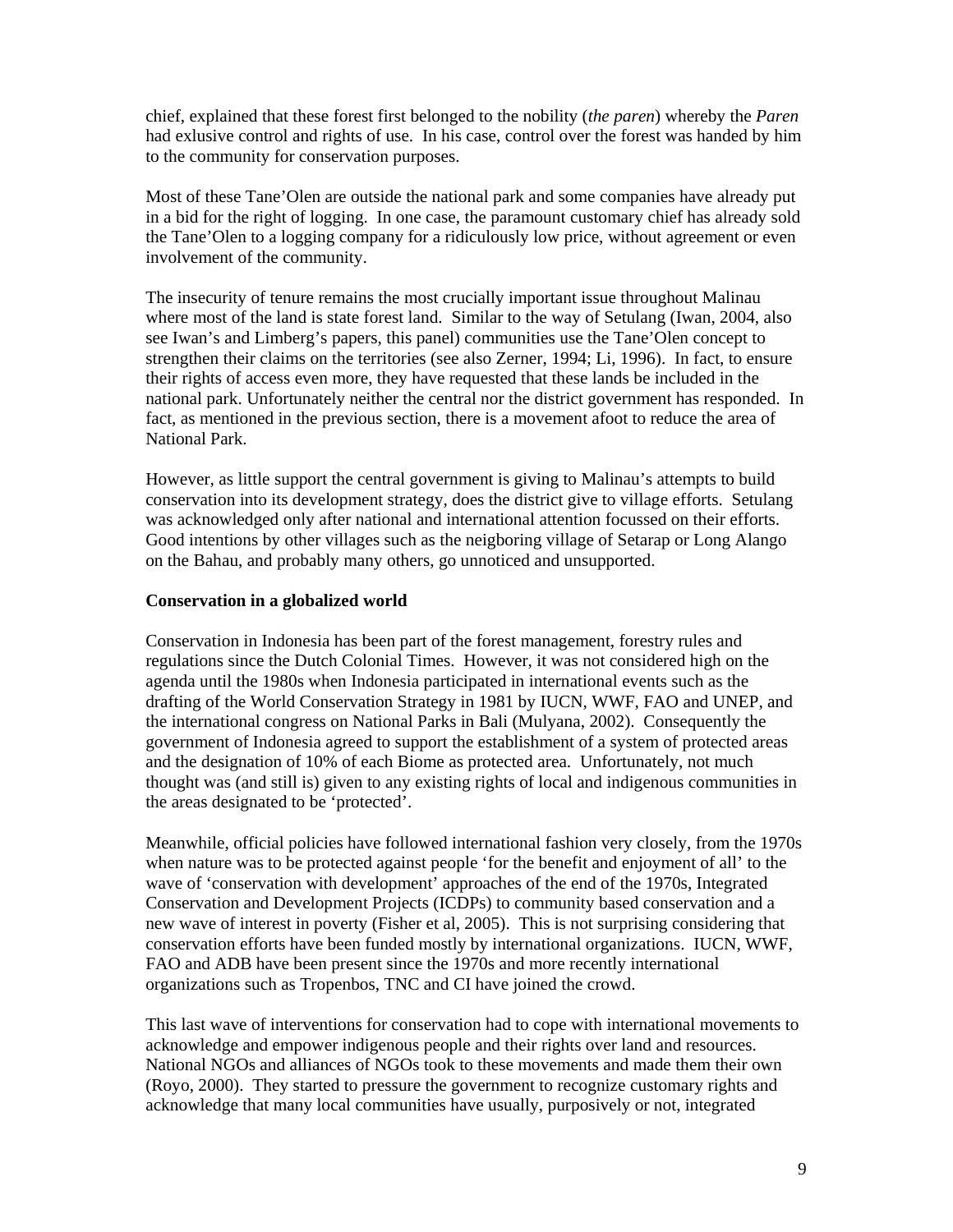conservation strategies into the cultural landscape. Efforts to reconcile the need for conservation and the rights of local communities where there is also pressure for economic development have led to a rethinking of conservation and consideration of alternative approaches (Agrawal and Gibson, 1999; Hayes and Ostrom 2005; Fisher et al, 2005; Scherr et al 2004). Almost all contain an element of collaboration and participation by multiple parties in different sorts of arrangements as well as the need to empower local communities. Among these, ICDP and CBC models were widely implemented by NGOs with international funds.

The weakening state in the last years of the new order, allowed local communities to reveal what was hidden before: conflicts over land and forest resources. In the first rush of new freedom, local governments and people took control over natural resources. A few years of rampant uncontrolled exploitation followed. It should be noted, however, that illegal activities in protected areas have been part of the landscape for many decades (McCarthy, 2000; Obidzinski, 2004), but increased communications and information flows since the reforms have highlighted these issues. The former president, Megawati Sukarnoputri, explicitly blamed environmental degradation on decentralization  $(\ldots)$ .

The perceived inability of districts to control natural resource exploitation has been one of the reasons for revising the decentralization laws. The new law re-instates the province as part of the governmental hierarchy and reduces the authority of local governments over the exploitation of forest. Meanwhile conservation in Indonesia was not decentralized and the Ministry of Forestry shows no sign of releasing this authority. In fact, it appears that MoF is attempting to strengthen this part of their mandate through expansion of protected areas, even though the protected area approach is being questioned globally (Scherr, et al, 2004; Hayes and Ostrom, 2005). Thus, since 2000, Indonesia has established 30 new national parks alone bringing the total to 50 national parks. Official figures claim 32 million hectares set aside as protected areas, .... Within national parks  $(\ldots)$ . National Parks are considered the most strategic approach to protected area management today (Wardojo and Masripatin, 2002) as these allow zonation with different use levels while at the same time have international status. However, as also stated by Kaimowitz et al (2003), establishment by decree does not make a national park.

The government might have formal power, but de facto, national parks are managed (or notmanaged) by the people living in and around the park. Almost all protected areas in Indonesia are under threat from increasing population pressure, extractive industries, land clearing, hunting etc. The government is not able to guard the large areas it has assigned for conservation. Local governments are seemingly not interested while communities which have no legal rights, even if willing, are not able to protect the park against encroachment by outsiders. Private companies might be willing to manage a park if profit is involved but even then have to cope with local communities. Thus, collaboration and participation for conservation has become not only an option, but a necessity.

Nevertheless, most national parks are an accepted presence both by local governments and local people. In Malinau, this acceptance has been one consideration to become a conservation district. As mentioned earlier, for local governments, national parks are often considered more of a burden than an asset. Districts are held responsible for its safety but have no legal authority. And because it is centrally managed, any revenue obtained from eco-tourism for example, will accrue to the central government. As conservation district,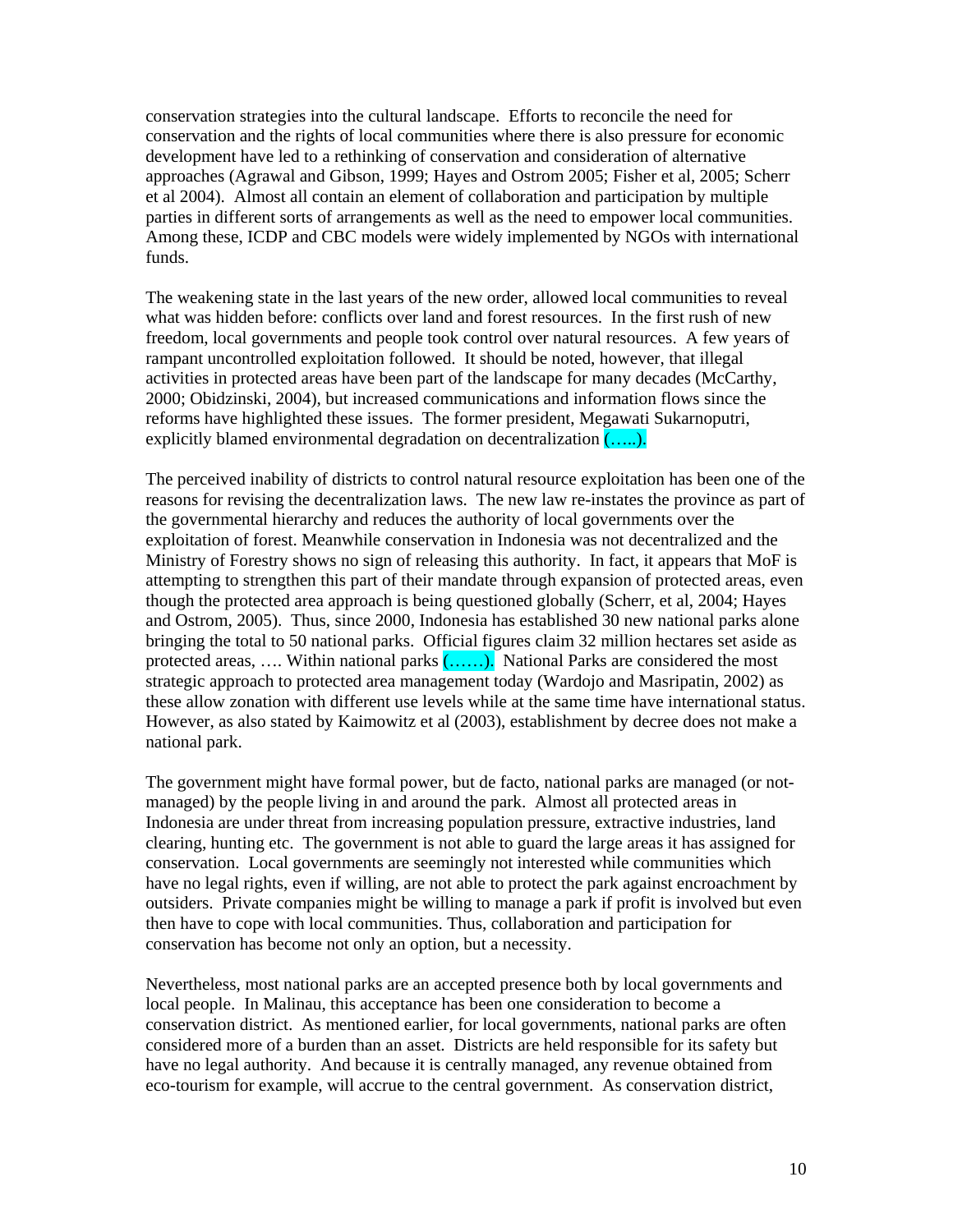there is an added hope that the district has more freedom to manage the park and obtain any benefits from its presence.

At present, National Parks are managed by the local National Park Office or the local office of the Directorate General of Nature Conservation if no office has been established. Even where there is an office, usually staffing and operational budgets is far from sufficient. This lack of facilities and manpower is one reason for involving local government.

Although overall, conservation should be the responsibility of the national government, without devolving some authority over protected areas to local actors, rules will not be enforced. Following the wave as indicated above, the government has recently issued several new decrees which cover options for collaboration. One of these is a a ministrial decree on collaborative management of national parks (P19/Menhut-II/2004).

Kayan Mentarang, was in fact, the first park experimenting with collaborative management. With facilitation from WWF, communities united in an inter-adat institution (FoMMA) and lobbied the central government for the right to manage the park in accordance with customary law and rights. The government agreed on the establishment of a Policy Board which comprised representatives from central, provincial and local governments as well as local communities (Eghenter and Labo, 2003). However, after several years the Board has yet to decide on an agreed on zonation and management plan. The Bupati at one point was so fed up that he petitioned the central government to dissolve this board  $(....).$ 

# **Order in the Wilderness**

What then is the hope for the future? How can the Bupati of Malinau find the balance between conservation and development? Between local, national and global interests?

In trying to navigate between the many often conflicting interests, Malinau like many other newly autonomous regions, started by consolidating its power in a visible way. It imagined itself as a 'modern state' and build visibility through a shining office complex, and legibility through a land use plan (Scott, 1998). And within this now legible framework they imagined self reliant villages (desa Mandiri), as described in Agrawal and Gibson (1999) as well as by Li (2000).Meanwhile, communities with outside facilitation embarked on efforts at countermapping (Vandergeest and Peluso, 1995) as well as reinventing their own image of community (Agrawal and Gibson, 1999).

# *Land Use Planning*

Spatial plans can be a very useful tool to regulate competing land uses, ensure economic integrity, protect rights and promise equity. As a regulating tool, spatial plans should provide an overview of available land, its possible uses and limitations, feasible development possibilities and necessary protection measures. It should indicate sites for public services such as main transportation networks, agricultural land, public housing developments, electrical and water supply plants etc. In short, it should be the framework within which all development activities are planned and implemented, providing an overview for the government to make the most appropriate decisions and guidelines for investors seeking 'legal' opportunities. On the other hand the public should be able to use the information in the spatial plans to optimize planning and implementation of their activities, whereby the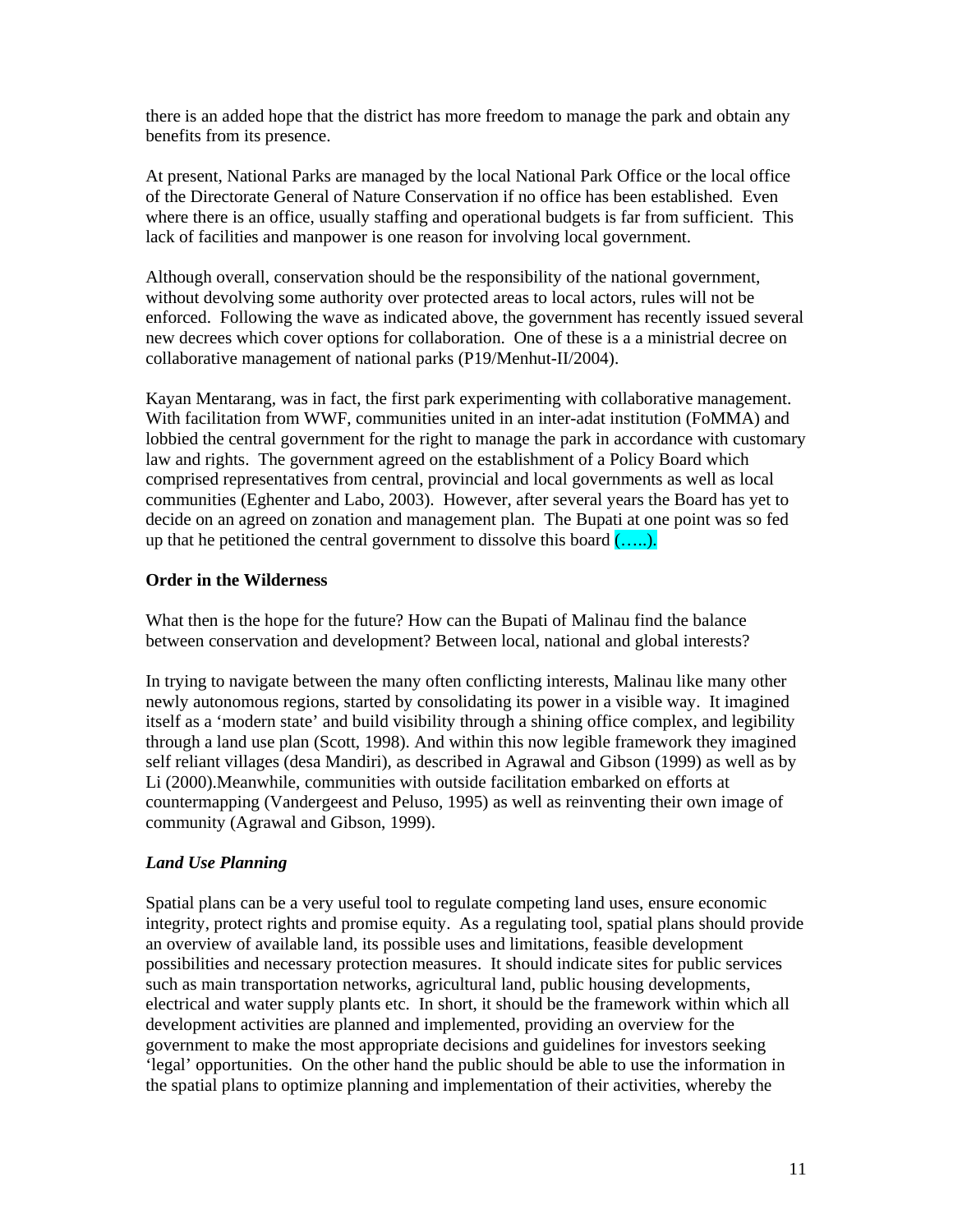spatial plan can serve as protective framework. It is a tool for further planning and should not be considered and used as a fixed site plan.

Land use planning is mandated by law (Law 24, 1992), whereby a land use plan has to be produced for the nation as a whole, every province and every district. Although emphasis is given to integration and coordination, for many years the different hierarchical plans had little connection. Spatial planning is seen as a project, to be made within a limited time period, usually outsourced and then conveniently shelved. Despite the little actual use, on given autonomy, many districts felt the necessity to articulate this in their own spatial plan. In the case of Malinau, the low population and advent of large scale developments should have been an opportunity for rational planning.

Malinau hired consultants to do this planning. Complaining of low budget and political interventions, the consultants produced a land use plan based on minimal field visits and consultations. The public consultation required by law was limited to a one time expose of the final draft a few weeks before the project deadline. No inputs were solicited. Although the plan was legalized by district regulation in 2003 (Perda (district regulation) No. 12, 2003), the government did not really accept it as is, has not announced it to the public and does not appear to use it. On the other hand, the same consultants were again hired to draft land use plans for sub-districts.

Meanwhile actual developments bear no relation to the land use plan with sustainable development an uphill battle against the pressure from the private sector. Although the government banned the 100-1000 hectare small scale logging permits, it issued 11 larger scale concessions, covering about 360,000 hectare (Andrianto, 2006). The government is still paying road construction in timber, it has permitted several IPK (wood utilization of land clearing) to construct settlements and does not monitor any of these. The government is also actively seeking investors for large plantation and has secured a contract with SFI (Sabah Forest Industries) to establish oil palm plantation.

An additional complication is the conflicting regulations of sectoral departments. Thus the Forest Land Use Mapping which designated 90% of Malinau's area as state forest was made independently to the land use plans of provincial and national level coordinated by the planning bureau and the ministry of home affairs. In an effort to synchronize the two, a process of '*padu serasi'* (harmonization) has been going on for some time. Meanwhile, national and district forestry offices quote different figures of the forest area. MoF says that there is some 625, 481 Ha of protection forest but districts put it at 744,647 hectare (Bappeda & BPS, 2005). Conversion forest according to MoF is 421, 436 hectare and according to the district 752,763 hectare. The matter of forest conversion is of course of high interest in East Kalimantan as so much of the land is claimed as forest beyond local government's authority. Not surprisingly, as recent as this year, the Province of East Kalimantan submitted a proposal to the central government to convert an area of about 1 million hectare from forest to non forest land  $(\ldots)$ 

Within Malinau, the area planned for conversion vary between  $400,000$  hectares  $<sup>4</sup>$  and</sup> 600,000 hectares (Andrianto, 2006). Additionally, Malinau is also interested in the designation of a 5 kilometer strip along the border with Malaysia, some 425,000 hectares, as

 $\overline{a}$ 

<sup>&</sup>lt;sup>4</sup> and <sup>4</sup> Based on the final revision of the land use map as agreed on by the Governor of East Kalimantan and all the district heads and proposed to the central government for approval (personal communcation from the Manager of the Malinau Research Forest, Kresno, )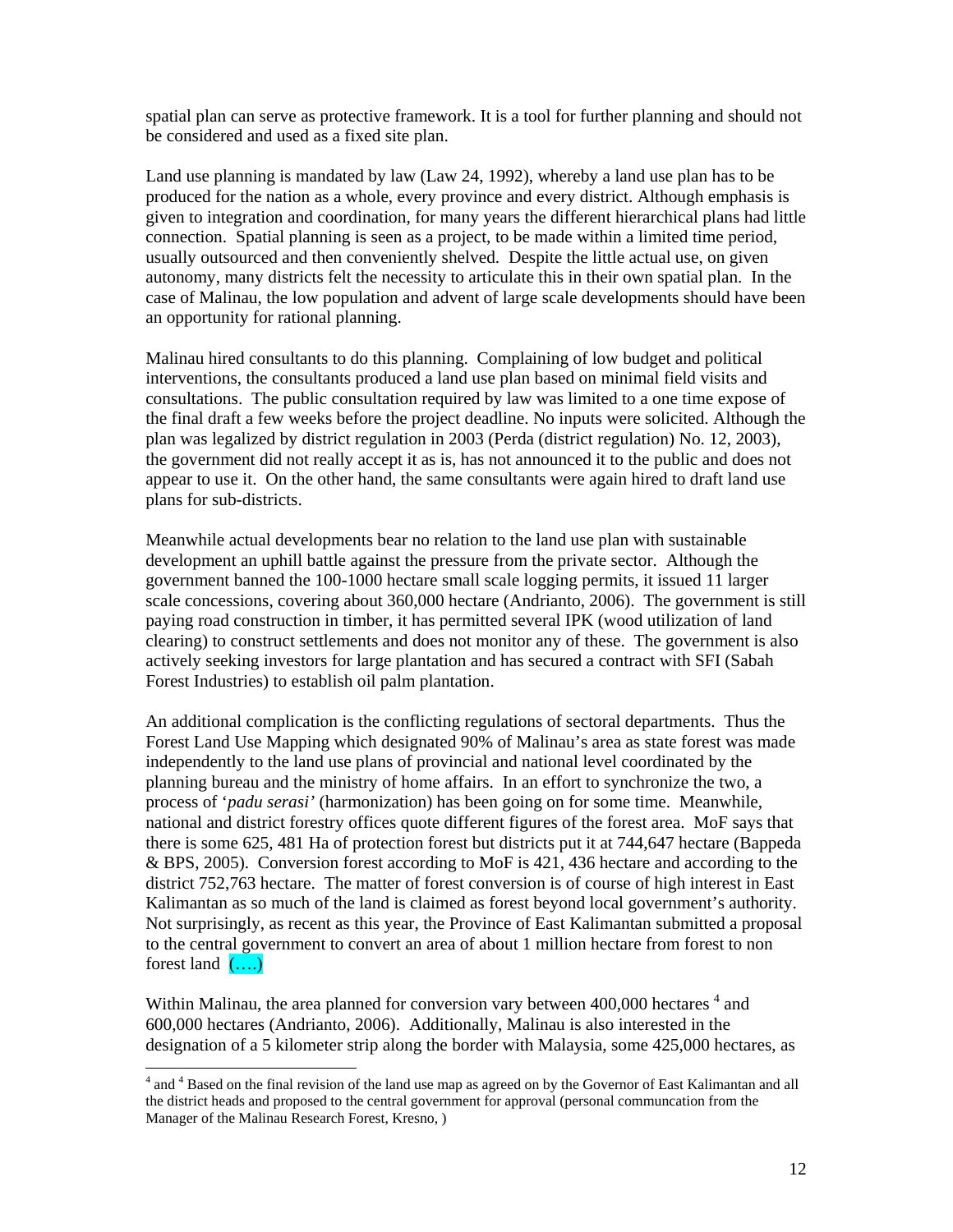*Kawasan Strategis Negara or* KSN (State area of strategic importance). While this is not necessarily conversion from its protective function, the fact that the province also proposed this area for conversion is cause for concern.

The Bupati, in his final speech for re-election, where the candidates were asked to introduce their vision, mission and programmes, highlighted this expansion of non-forest land, over which the district government will have full authority as one of his finest achievements (Second session of the People's Assembly of the District of Malinau, 6 February 2006). Although not legalized as yet, the Bupati has on several occasions stated that the forest area of Malinau now comprises 40-50% of the district's territory rather than the hitherto quoted figure of 90%.

Clearly, as ultimate decision maker, the Bupati remains undecided about the direction of Malinau. On the one hand is the extensive and valuable because it is largely primary, forest resources and on the other hand the pressure from the private sector with promises of cash benefits and economic development. As well, the revised decentralization law reinstated the province as overseeing districts. East Kalimantan wants to expand plantations, allow more mining and wants to save the wood based industries. Thus, there is a proposal to convert more than 1 million hectare of forest land to non-forest uses, including the 300,000 hectares in Malinau (Anonymous, 2001).

Meanwhile, CIFOR had been doing action research along the Malinau river in 27 villages and was facilitating community participation in decisions on land and forest use. One outcome has been two villages drafting a land use plan (Limberg et al, 2006a). These plans were formulated based on focus group discussions and consultations as well as workshops. Interestingly, one issue highlighted by the community was the importance of balancing exploitation and conservation. (Limberg et al, 2006b ... ITTO report).

Land use planning at village level is a useful exercise as it helps the community articulate their aspirations as well as to understand the options available as well as the limitations for development within their village. For the district it should provide detailed information on resources and people and their aspirations. However, village plans are usually drafted without input or consultations from neighboring villages. This should be a role for the district or subdistrict and part of the annual planning meetings. However, both at the formal level (district, province, and national) as well as at the informal level (village, subdistrict) land use and spatial planning are separate from the development planning. As well, village land use plans have no legal status and are therefore of little interest to the district.

Mirroring the attitude of the district government, discussions show that while villagers are willing to contribute to land use planning they expect others to actually implement them. Thus there is the expressed hope that government, but mainly incoming companies, will build roads, irrigation systems, clean water supply systems and even plant the trees on farmers' fields as part of the plantation schemes (ITTO report).

Land use planning at village level is also hampered by the uncertainty of tenure. As mentioned before, 90% of the land is claimed as state forest land. The district government acknowledges de facto right over village territories although until today has not confirmed village boundaries legally. In many places rights over forest and other resources are still contested, where alliances of local elites, local entrepreneur and government officials results in the marginalization of weaker groups). Consequently, communities are hesitant about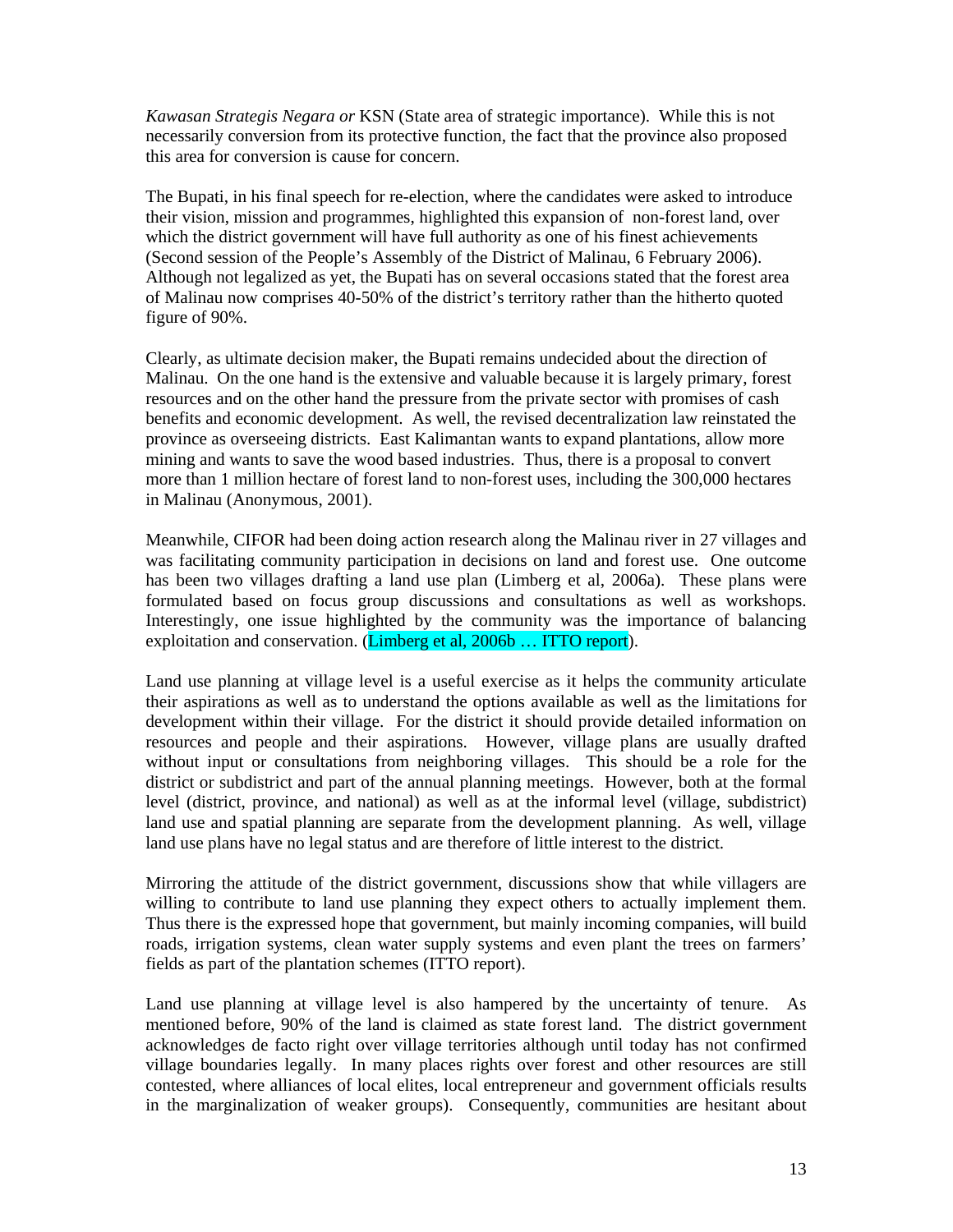planning detailed use categories or planning too far ahead. By designating general categories such as area for cash crop or community forest with some general management rules, communities maintain the flexibility to adjust to opportunities as they occur such as government programs or cooperation with the private sector (ITTO report).

At district and province level, land use plans are often seen as fixed even though in practice nothing is fixed. The use of these plans is therefore limited because even the absolutely necessary guidelines for environmental integrity is thereby ignored. One challenge is the integration of the micro, diverse, specific village plans into higher level plans and for higher level plans to have legal force but provide sufficient latitude for variation and diversity (Brosius et al, 1998).

For district level, land use planning is indeed an instrument of control (Mintzenberg, 1993) while at village level it is an instrument of learning to take some control over the future and as a basis to negotiate with others. It is especially important for the villages which want to retain part of their land for conservation purposes. In the case of the village of Setulang, the land use plan strengthened their resolve to conserve the Tane'Olen as well as showing possibilities to obtain needs from the forest from other parts of the village. Thus, realizing the future need for construction timber, they revisited the plan and designated remaining patches of forest in the area designated for plantations to be reserved for timber production.

# *Desa Mandiri*

*Gerbang Dema* and land use planning and development of a conservation district share words such as sustainable development, environmental protection, equity and well being. These three concepts also share a vision of order. Gerbang Dema as mentioned was conceived by the Bupati during the early years of his first tenure (2001-2002??) based on reflections on the local situation. He perceived the main strength of the district to be in the awareness and willingness of the people to be involved in development. "We want to encourage a bottom-up process in line with the spirit of regional autonomy where all community members are involved in development so that they feel a sense of ownership and will be responsible for the prospect of development' (Alfais, 2003: 116).

The Bupati's vision is to set into motion a movement driven by community members themselves, with measurable progress assessed regularly. The assessment will take into account local characteristics and potential. He is imagining a process similar to Thailand with its one village one product strategy, with each village deciding on their their comparative advantage and focus on developing this.

Unfortunately a vision remains a dream on paper without proper translation into action. Although mentioned in all discussions on development, each official had a different perception often very different from the principles stated in the official documents (Andrianto, 2006). Sectoral agencies tend to resist these holistic programs as they are used to act as implementors rather than regulators and projects are their main source of power (and income).

One problem hampering the implementation of the Bupati's vision is the way the concept was developed. The Agency for Village Empowerment (PMD) rather than the planning board (BAPPEDA) took the lead. While at the time, the head of the PMD was a respected person close to the Bupati, PMD itself is a marginal agency without authority to coordinate other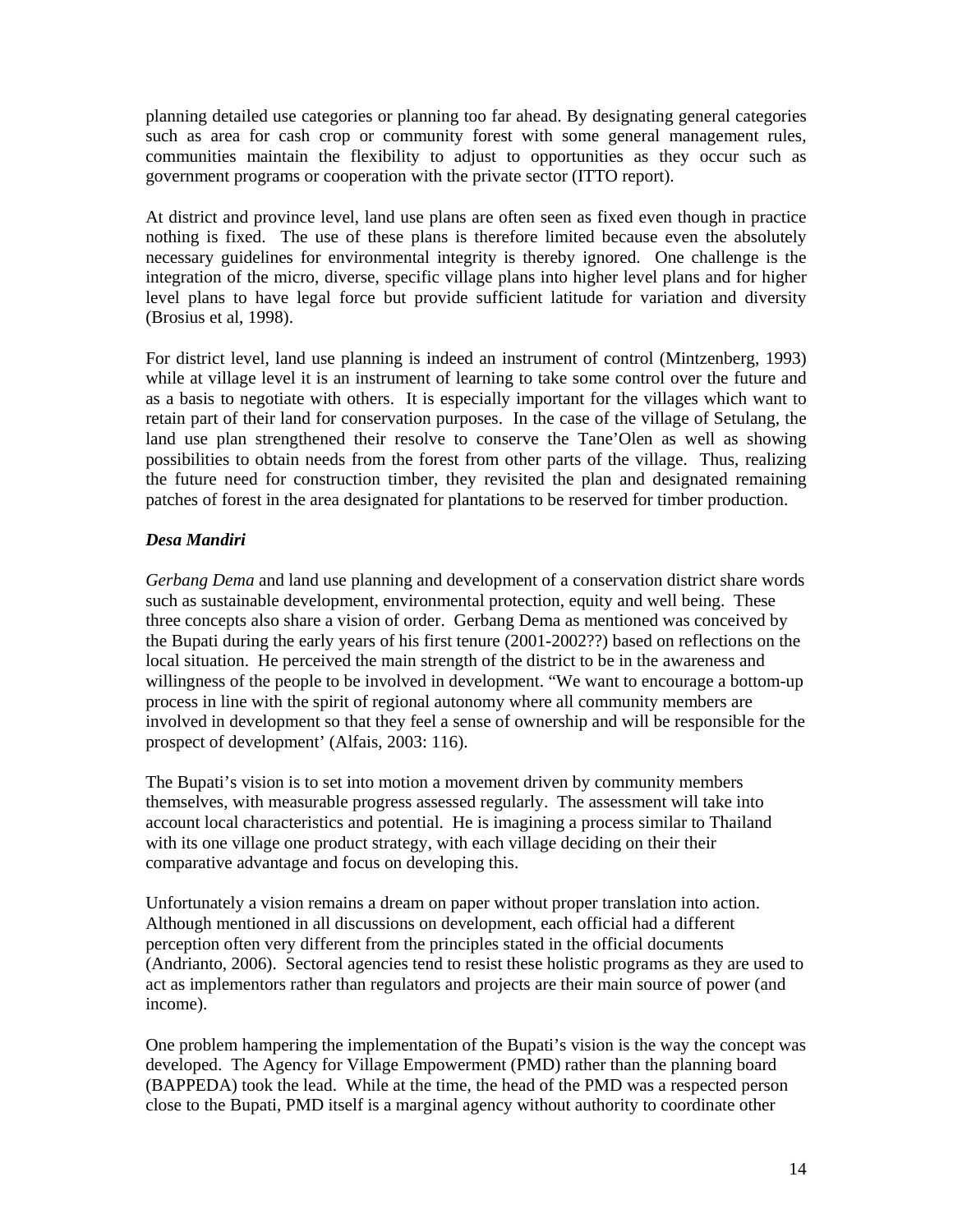agencies. Thus, similar to the poverty alleviation strategy, *Gerbang Dema* became a parallel strategy to the kabupaten strategy developed by the planning board, with neither one being able to coordinate effectively.

As a result and despite the hype and rhetoric of Gerbang Dema, development still follows the old paradigm of being driven by the government based on a perception that customary ways of live and upland rice farming is primitive and backward, part of a wilderness in need of order to become civilized. Development remains a collection of sectoral projects marginally linked.

This way of thinking has been strengthened once more by intervention of the central government through compensation payments for the fuel increase. In mid 2005 the government reduced fuel subsidies with the result that fuel prices increased significantly. To reduce the effect of increased prices 'poor families' were given a cash subsidy of Rp 100,000 a month for a year and a number of 'poor' villages received a grant of 250 million rupiah. Suddenly all villages were poor and no more self reliant.

The reality is, while general development is seen as the responsibility of government, individual community members contribute to actual development through their own efforts to improve their well being. What we learned through research, communities have practiced intuitively, i.e. principles for survival are making use of 'spontaneous orders of cooperation' (Wollenberg et al, XXXX)and the natural resilience inherent in local traditions (Alcorn, 2000). In fact, most villages have remained more or less autonomous, i.e. mandiri (Despite the universal declaration of being poor, most communities are relatively self reliant. The majority are still farmers and even government officials often retain and work their rice fields. Overall, Malinau is self-sufficient in rice. Traditionally, cash income would be provided by the sale of various non-timber forest products. Logging as a source of cash is relatively new in this area.

Meanwhile, the term 'mandiri' itself might be understood in different ways. The Bupati defines 'mandiri' as villages developing on their own initiative utilizing all available resources. Wahono (2004) translates it as autonomous while in development literature it is taken as meaning self-reliant or self-sufficient. Villages who had never received any projects would say "we are self reliant". In general self-reliance is seen as not being dependent on government aid (from interviews with communities and government officials during a survey conducted in 2005). Government, however, perceives a development from pre-mandiri: traditional villages where outside influence is non-existent where people's livelihood comes from primary sources and productivity is low. A partial-mandiri village is one step ahead, local customs are in transition, outside influence changes causes more progressive ways of thinking and more options for employment are available. Productivity increases are balanced by increases in village infrastructure. And a village classified as 'mandiri' would be a village further developed where relations are more rasional, sources of livelihood more diverse, new technology adopted leading to high productivity and sufficient infrastructure (pedoman umum strategy Gerbang Dema 2002, quoted by Andrianto, 2006). Clearly, the Bupati's vision is not shared by all.

#### **Conclusion**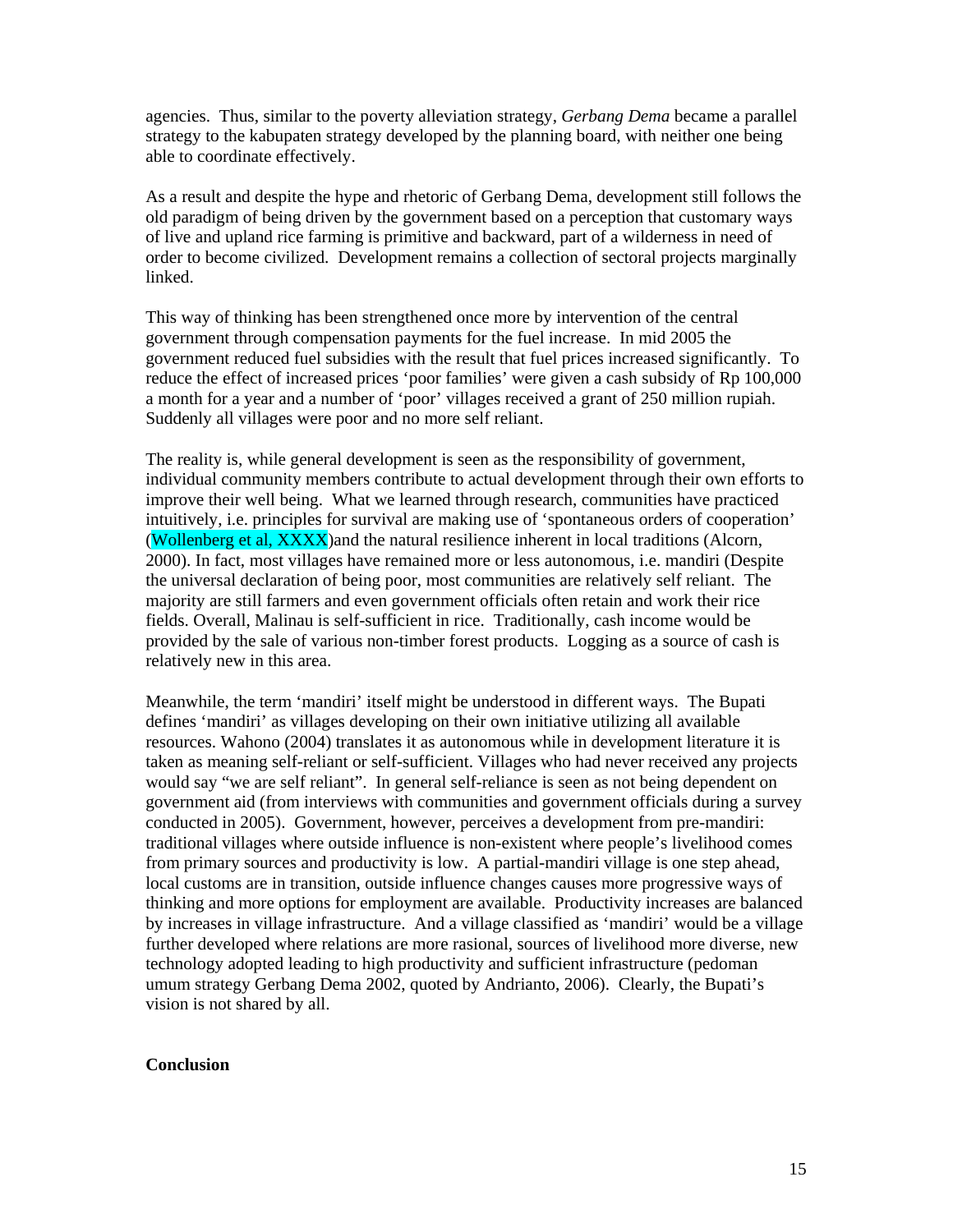The story above highlights the tensions within a district trying to establish itself in a time of regional autonomy and globalization. Malinau has to cope with the responsibility of conserving a globally important national park against the pressure of globalized corporate reality where cash is the main driving force. It has to cope with the wish for modernity and economic development against the customary way of life and rules of ethnic groups, the different ways of elite capture against the promise of equality for all. In these tensions, the Bupati is the key figure, the one providing direction, the ultimate decision maker and the one to blame if things go wrong.

The way by which a Bupati makes decision is a factor of his ethnicity, his upbringing and his experience. The Bupati of Malinau makes use of them all. He uses his ethnic identity, the rhetoric of both environmental advocates as well as community participation. He is politically astute but seems to lack in ability to evaluate individuals (or perhaps he has been mistaken in trusting individuals), but he remains a government bureaucrat. As such he follows the letter rather than the spirit of law, paying more attention to formalities rather than result.

Three experiments have been explored. Development of a conservation district, land use planning and community participation. In the end none are direct failures nor great successes and Malinau still has to find an appropriate solution.

The development towards a conservation district can not succeed without support from the national government and international community. Like elsewhere (Kapuas Hulu, …..) it has been first raised by outside parties, in this case the Forest Partnership of WWF, Tropenbos and CIFOR. Lack of national support has halted the process. However, it could still have moved if a mechanism for environmental service rewards could have been promised. While there is scope for this in the future, the district of Malinau needs it now.

Land use planning which could have been a tool and a means for managing and allocating resources in fair and equitable manner and guide and control development to secure environmental integrity has become instead merely a tool to articulate autonomy and to fulfill the formal requirements of the law. It has become an end in itself rather than the means to achieve goals. Made by consultants it had limited input even by officials. Like all over Indonesia, land use planning has no real connection to general planning or development planning. Political considerations and pressure from the private sector in the end dictate decisions on land use.

With regard to community participation, again the Bupati's rhetoric has been translated in unexpected directions. The Bupati has on several occassions said: "development without community participation will only create dependence and the people will only become an object of development" (Alfais, 2003:115). Officials talk about the role of government as facilitators and service providers, collaboration and community aspirations which have to be considered. But, the government then signed a MoU with investors in a non-participatory manner and expects the investor to then take the lead in community (economic) development.

Participation does not arise from nothing but has to be learned by government as well as communities. One basic requirement is trust, but this element is missing. Communities accuse the government of not being transparent and the government thinks the communities do not understand. Communities demand results immediately and the government responds with regulations. Making regulations is easier than changing a development paradigm.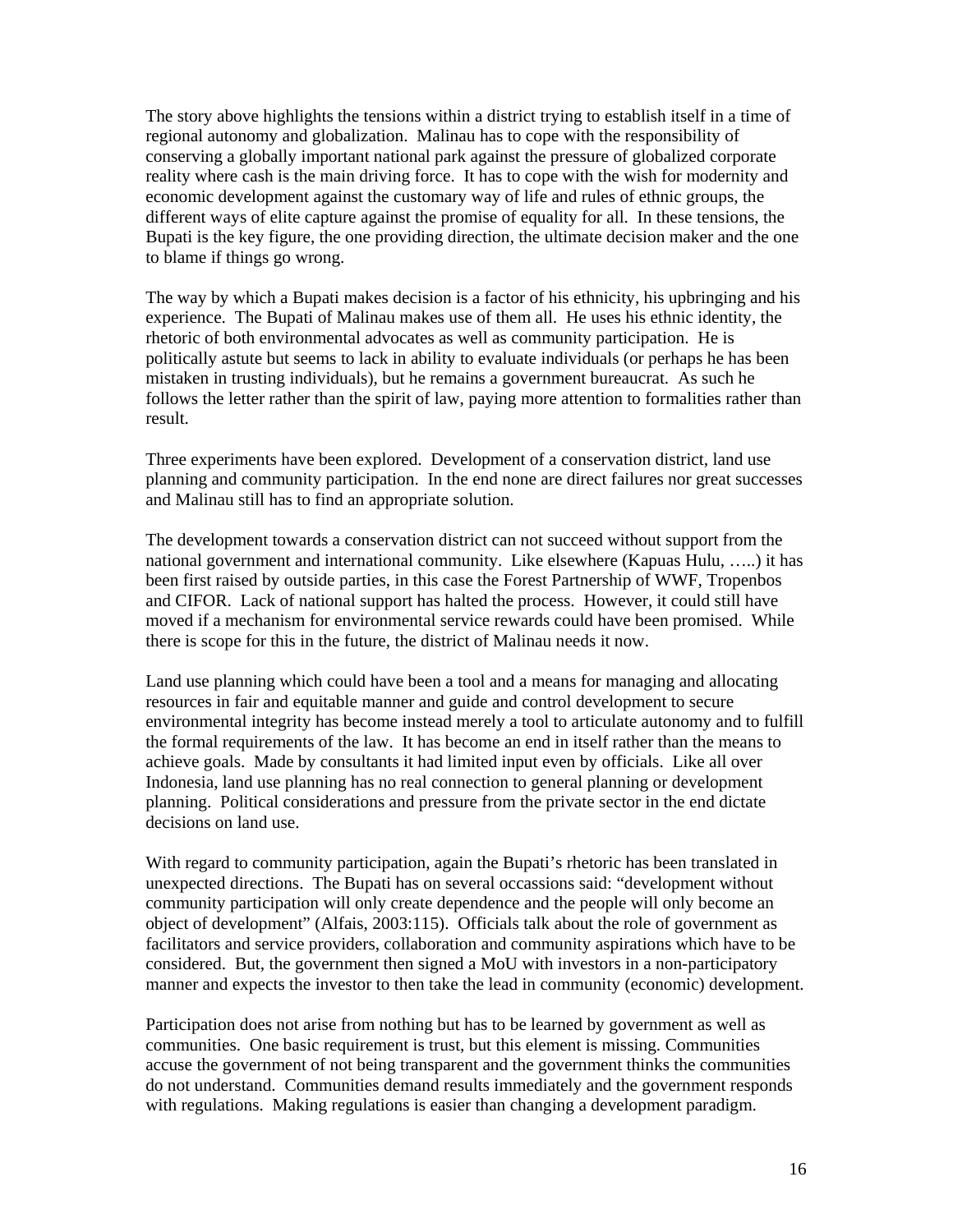In the end the most emphasized direct action intended to benefit communities was the opening of Malinau to private investors while pressuring them in providing facilities such as roads, clean water and electrical supplies to communities in addition to fees and compenstion payment. It appears that thereby, local government has shifted the task of community development to private companies. Communities would then ask for extras such as the fuel for the generators or cash contributions for Christmas celebration. Compensation payments have sometimes become difficult to distinguish from extortion, where local community demand and often receive contributions for community celebrations and compensation payments for a range of things from dust on crops, to dirty water to replacement of crops due to road building.

How then does this fit with self-sufficiency and self-reliance?

As also mentioned by several authors (Scherr et all 2004; Fisher et al, 2005), people are willing to participate and collaborate in natural resource management if they understand the reason and if it is clearly in their benefit. To this end, a structure of incentives and disincentives must be in place as well as a set of some common rules. The village has found that land use plans can be used to set these rules but as the government remains too busy reproducing itself, village initiatives remain isolated incidents.

At village level, communities have remained more or less self sufficient and self reliant (in contrast to regions with less abundant natural resources) but future options are limited. Providing better access is probably a good thing but need to be considered and designed in accordance with the need for environmental conservation.

Conservation is necessary but the bottom line is whether we want conservation for the global public good at the expense of local people. In terms of conservation districts, this means that the global beneficiaries accept the neccessity of finding a workable mechanism to reward local people and local governments for their efforts to conserve and use natural resources in a more sustainable manner.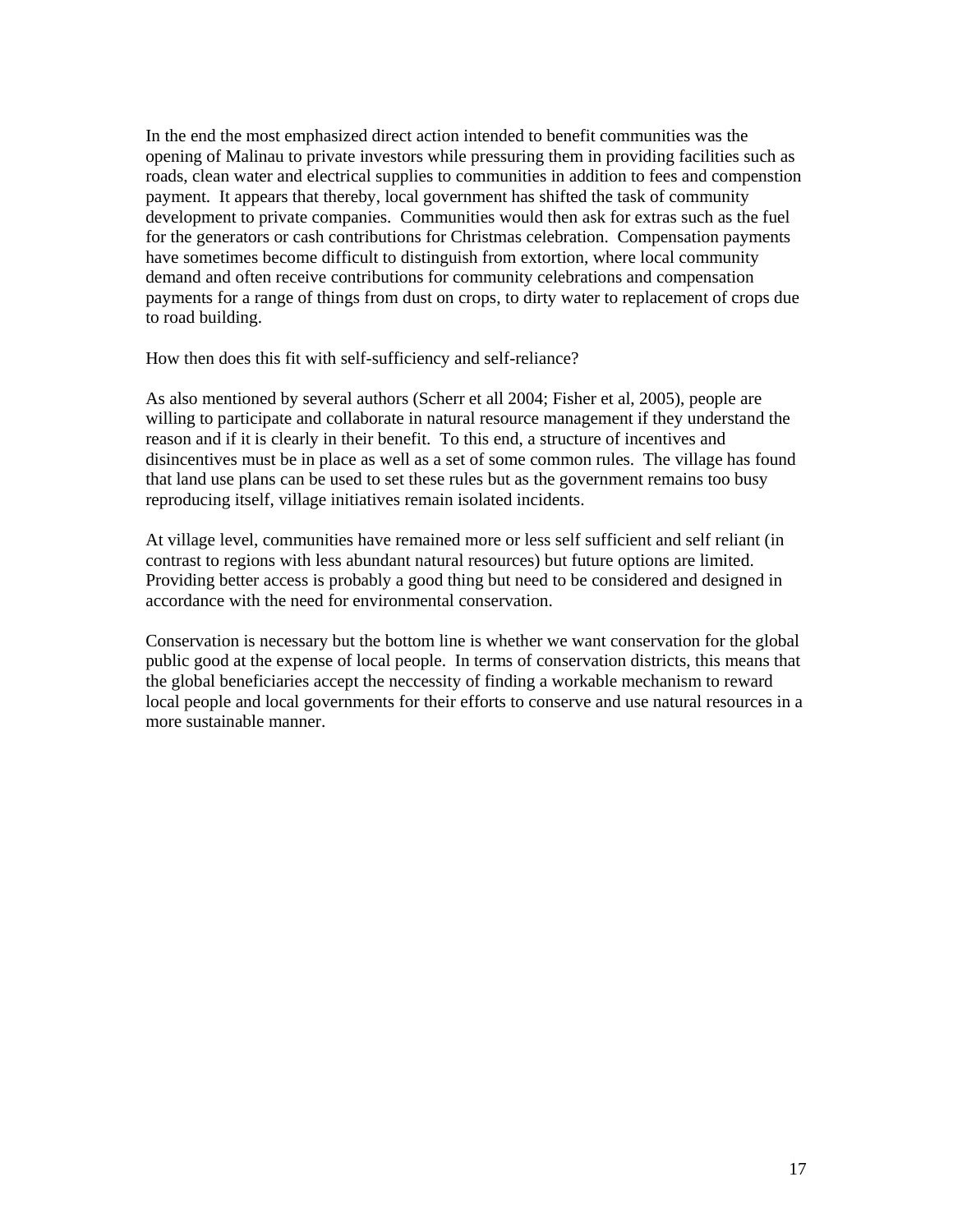#### **REFERENCES**

- Affandi, O. 2005. *Dampak Kebijakan IPPK dan IUPHHK Terhadap Perekonomian Masyarakat di Kabupaten* Malinau. (Impact of district logging policies on village economy in Malinau district). Governance Brief No. 12, CIFOR, Bogor, Indonesia. http://www.cifor.cgiar.org/publications/pdf\_files/govbrief/GovBrief0508.pdf. English summary also available.
- Agrawal, A. and Gibson, C. 1999. Enchantment and disenchantment: the role of community in natural resource conservation. World Development 27(4): 629-649.
- Alcorn, J.B. 2000. An introduction to the linkages between ecological resilience and governance. In: J.B. Alcorn and A.G. Royo (eds.), *Indigenous Social Movements and Ecological Resilience: Lessons from the Dayak of Indonesia*. Biodiversity Support Program, Washington, D.C.
- Alfais, F. 2003. Marthin Billa: komitmen yang lahir dari belantara Apaukayan. Pustaka Sinar Harapan, Jakarta.
- Andrianto, A. 2006. The Role of District Government in Poverty Alleviation: Case Studies in Malinau and West Kutai Districts, East Kalimantan, Indonesia. CIFOR Governance Programme Report, Bogor.

Anonymous. 2001.

- Bappeda (Badan Perencanaan Pembangunan Daerah) & BPS (Badan Pusat Statistik) Kabupaten Malinau. 2005. Kabupaten Malinau Dalam Angka 2004/2005.
- Barr, C., Wollenberg, E., Limberg, G., Anau, N., Iwan, R., Sudana, I.M., Moeliono, M., and Djogo, T. 2001. The Impacts of Decentralization on Forests and Forest-Dependent Communities in Malinau District, East Kalimantan. Case Studies on Decentralisation and Forests in Indonesia. Case Study 3. CIFOR, Bogor, Indonesia.
- Billa, M. 2005. Alam lestari & kearifan budaya Dayak Kenyah. Pustaka Sinar Harapan, Jakarta.
- Brosius, J.P., Tsing, A. and C. Zerner. 1998. Representing communities: histories and politics of community-based resource management. Society and Natural Resources 11: 157- 168.
- Cahyat, A. 2005. Perubahan Perundangan Desentralisasi: Apa yang berubah?, Bagaimana dampaknya pada upaya penanggulangan kemiskinan?; Dan, Apa yang perlu dilakukan? (Changes in decentralization laws: What has changed?, What is the impact on poverty alleviation?; and What shall we do?). Governance Brief No. 22. CIFOR, Bogor, Indonesia. http://www.cifor.cgiar.org/publications/pdf\_files/govbrief/GovBrief0610.pdf.
- Community Forestry E-News 2003-14 http://www.recoftc.org/site/fileadmin/docs/e-letterdocuments/eletter2003/CF\_E-News\_2003.14\_August31.htm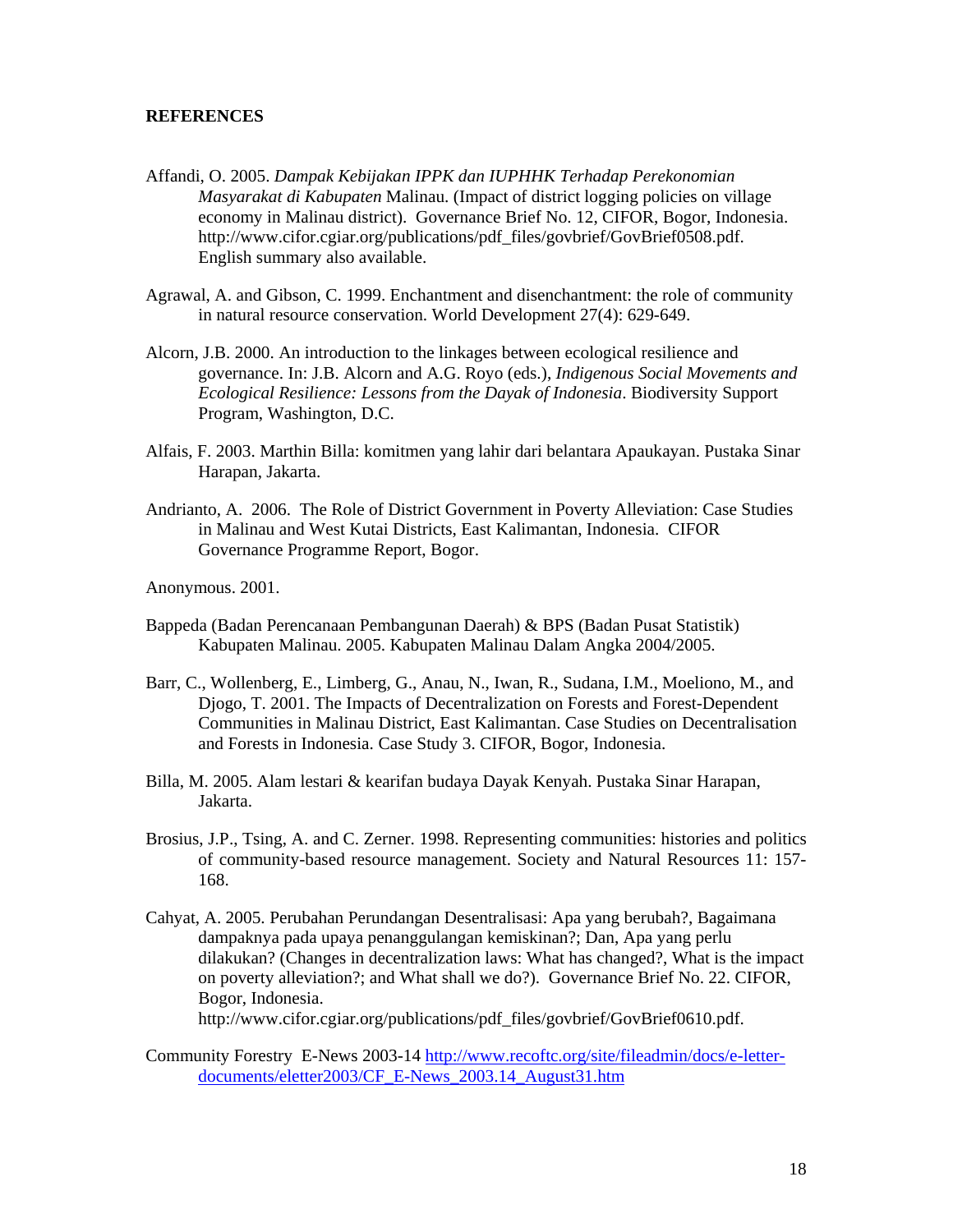- Decree of the Minister of Forestry of the Republic of Indonesia. No. 6186/Kpts-II/2002 *tentang Organisasi dan Tata Kerja Balai Taman Nasional*.
- Direktorat Jenderal Perlindungan Hutan dan Konservasi Alam. 2004. StatistikKehutanan Indonesia 2004.
- Eghenter, C. and Labo, M. 2003. The Dayak people & Kayan Mentarang— first co-managed protected area in Indonesia. IUCN CEESP Policy Matters 12, September 2003. pp. 248-253. http://www.iucn.org/themes/ceesp/publications/publications.htm
- Ferraro, P.J. and Kiss, A. 2002. Direct payments to conserve biodiversity. Science 298: 1718-9.
- Fisher, R.J., Maginnis, S., Jackson, W.J., Barrow, E. and Jeanrenaud, S. 2005. Poverty and conservation: landscapes, people and power. IUCN, Gland, Switzerland and Cambridge, UK.
- Government Regulation of the Republic of Indonesia No 34 of 2002 on Forestry and the Formulation of Plans on the Management, Exploitation and Use of Forest Lands, Indonesia.
- Hayes, Tanya, and Elinor Ostrom. 2005 *Conserving the World's Forests: Are protected areas the only way?* Conference on "The Law and Economics of Development, Trade, and the Environment," Indiana University School of Law–Indianapolis, January 22, 2005.
- Iwan, R. 2004. Mobilizing community conservation: a community initiative to protect its forest against logging in Indonesia. Presented at "The Commons in an Age of Global Transition: Challenges, Risks and Opportunities," the Tenth Conference of the International Association for the Study of Common Property, Oaxaca, Mexico, August 9-13.
- Kaimowitz, D., Faune, A. and Mendoza, R. Your biosphere is my backyard: the story of Bosawas in Nicaragua. IUCN CEESP Policy Matters 12, September 2003. pp. 6-15. http://www.iucn.org/themes/ceesp/publications/publications.htm
- Kompas, 15 December 2004. *Daerah konservasi mestinya dapat kompensasi.*
- Law of the Republic of Indonesia No. 24 of 1992 on Spatial Planning
- Law of the Republic of Indonesia No. 32 of 2004 on Regional Governance*.*
- Law of the Republic of Indonesia No. 33 of 2004 *tentang Perimbangan Keuangan*.
- Li, T.M. 1996. Images of community: discourse and strategy in property relations. Development and Change 27: 501-527.
- Li, T.M. 2000. Articulating indigenous identity in Indonesia: resource politics and the tribal slot. Comparative Study of Society and History 42(1): 149-179.

Limberg et al, 2005;

Limberg et al, 2006b ... ITTO report).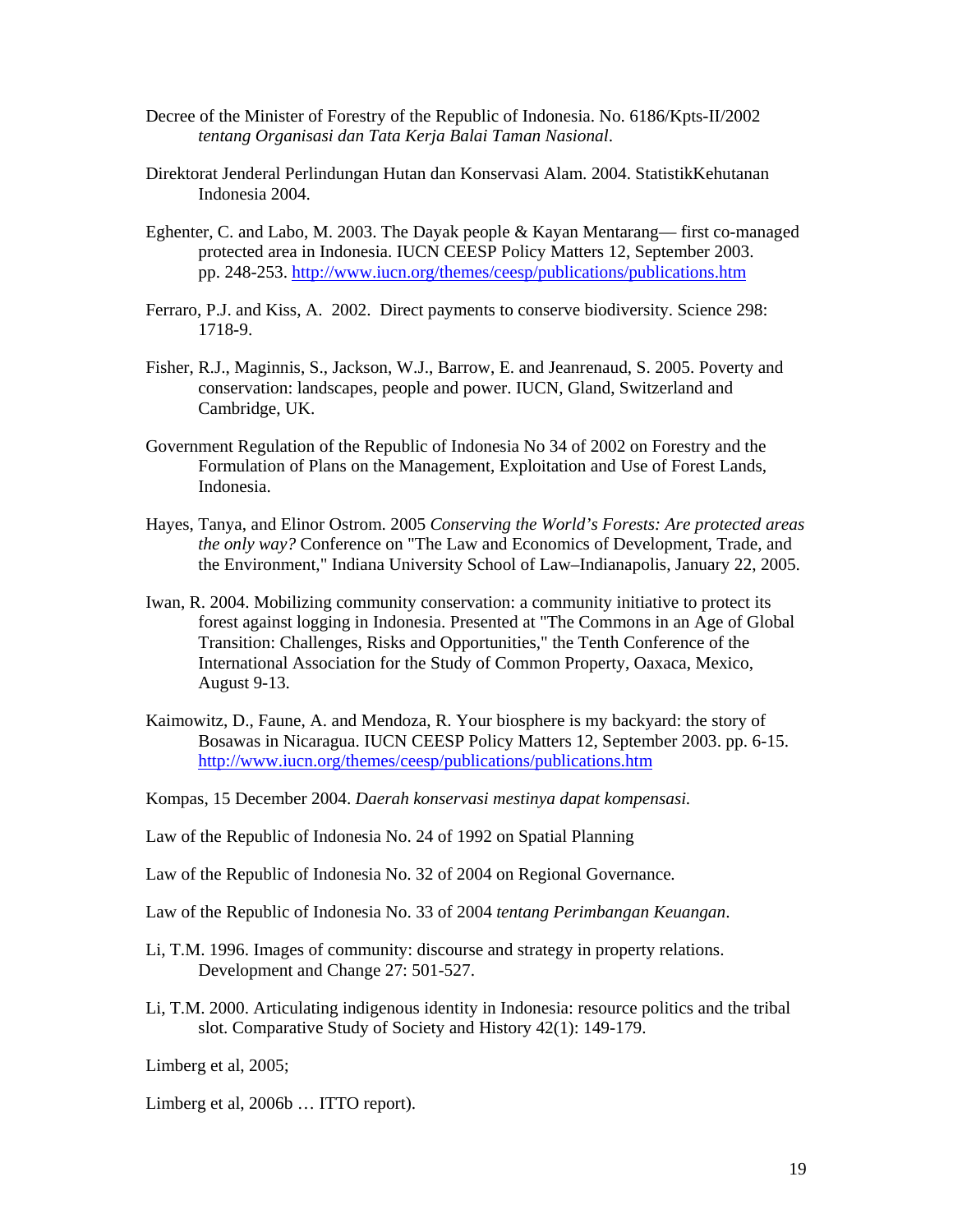- Limberg, G., Iwan, R., Wollenberg, E., and Moeliono, M. 2006a. Bagaimana masyarakat dapat dilibatkan dalam perencanaan tata ruang kabupaten? Pengalaman dari Kabupaten Malinau, Kalimantan Timur (How can communities be included in district land use planning? Experience from Malinau District, East Kalimantan). Governance Brief No. 16a. CIFOR, Bogor Indonesia
- Limberg, Godwin. 2004. It's not fair, where is our share? The implication of small-scale logging for communities' access to forests in Indonesia. Presented at "The Commons in an Age of Global Transition: Challenges, Risks and Opportunities," the Tenth Conference of the International Association for the Study of Common Property, Oaxaca, Mexico, August 9-13.
- McCarthy, J. 2000. 'Wild Logging': The Rise and Fall of Logging Networks and Biodiversity Conservation Projects on Sumatra's Rainforest Frontier. CIFOR Occasional Paper #31. Center for International Forestry Research, Bogor, Indonesia. http://www.cifor.cgiar.org/publications/pdf\_files/OccPapers/OP-31.pdf
- Mintzenberg, 1993. The Pitfalls of Strategic Planning. California Management Review. 36, 32-47

Mulyana, A. 2002.

- Obidzinski, Krystof. 2004. "Illegal Logging and the Fate of Indonesia's Forests in Times of Regional Autonomy." Presented at "The Commons in an Age of Global Transition: Challenges, Risks and Opportunities," the Tenth Conference of the International Association for the Study of Common Property, Oaxaca, Mexico, August 9-13.
- Oka, N.P. and William, D. 2004. The policy dilemma for balancing reforestation funds. Decentralisation Brief No. 1. CIFOR, Bogor, Indonesia.
- Ostrom, E. 1999. Self-governance and forest resources. Occasional Paper No. 20. CIFOR, Bogor, Indonesia.
- P19/Menhut-II/2004. 2004. Regulation of the Forestry Minister No. P19/Menhut-II/2004 regarding Collaboration on the Management of Protected Areas and Nature Reserves Areas.
- Pagiola, S. and Platais, G. 2002. Market-based mechanisms for conservation and development. Environment Matters – Annual review July 2001 – June 2002: 26-27.
- Palmer, C. In progress. Negotiations between communities and brokers: processes and outcomes in Malinau. In: Wollenberg, E., Moeliono, M., Iwan R., Limberg, G., Sudana, M., and Rhee S. (Eds.) Riding the rapids in Malinau: Local Governance, Forests and Conflicts in Indonesian Borneo. Draft Manuscript to be submitted to Earthscan, London
- Parkinson, C.N. 1957. Parkinson's law: or the pursuit of progress. John Murray, London.
- Perda (Peraturan Daerah) Kabupaten Malinau No. 12 of 2003. *Rencana Tata Ruang Wilayah (RTRW) Kabupaten Malinau*.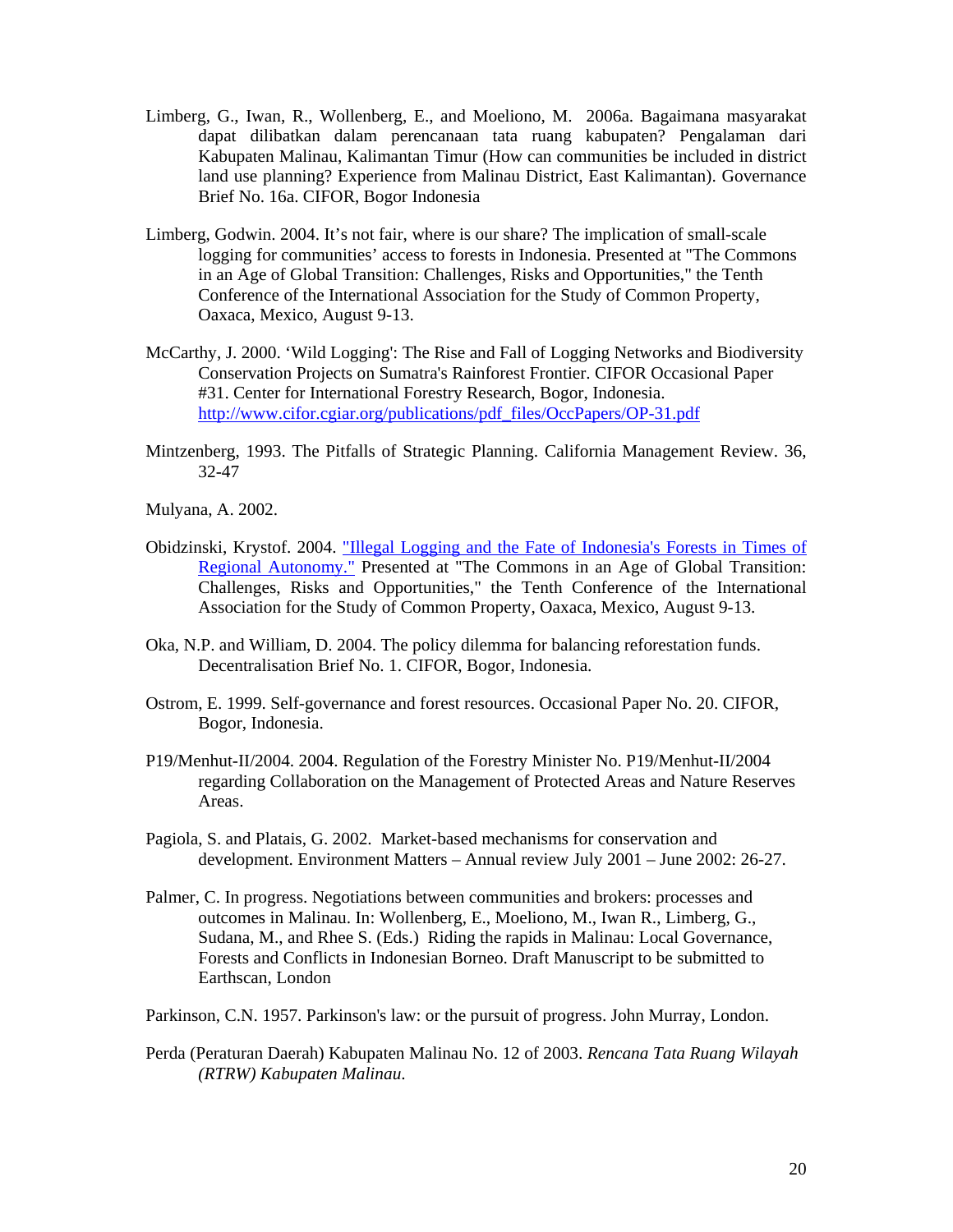- Proceedings of the Seminar Nasional "Menuju Kabupaten Malinau Sebagai Kabupaten Konservasi". Malinau, 4-5 July 2005.
- Radar Tarakan, 9 July 2005. *Dari Seminar Nasional Malinau menuju Kabupaten Konservasi.*
- Republika 12 December 2000
- Republika online. 9 July 2005. *Geliat Malinau menuju Kabupaten Konservasi*.
- Royo, A.G. 2000. The power of networking: building force to navigate cross-scale turbulence where solo efforts fail. In: J.B. Alcorn and A.G. Royo (eds.), *Indigenous Social Movements and Ecological Resilience: Lessons from the Dayak of Indonesia*. Biodiversity Support Program, Washington, D.C.
- Scherr, S.J., White, A. and Kaimowitz, D. 2004. A new agenda for forest conservation and poverty reduction: making markets work for low-income producers. Forest Trends. Washington, DC.
- Scott, J. C. 1998. Seeing like a state: how certain schemes to improve the human condition have failed. Yale University Press, New Haven, CT.
- Second session of the People's Assembly of the District of Malinau, 6 February 2006. (*Rapat Paripurna Istimewa ke-2 DPRD Kabupaten Malinau, 6 Pebruari 2006*).
- Sinar Harapan online, 5 June 2004.
- SK Bupati Kapuas Hulu Nomor 144 Tahun 2003 tentang Penetapan Kabupaten Kapuas Hulu sebagai Kabupaten Konservasi.
- Tim Peneliti Pemekaran Wilayah Tingkat I, Kalimantan Timur 1999. *Laporan hasil studi pemekaran wilayah Kabupaten Daerah Tingkat II Bulungan, Propinsi Dati I Kalimantan Timur.*
- Vandergeest P. and Peluso, N L. 1995. Territorialization and State Power in Thailand. *Theory and Society* 24 (3): 385-426.
- Wahono, Francis. 2004. *Kemandirian petani: pertaruhan terakhir kaum berkolor/berkain.* In: Wiratmoko, N.T., Dirdjosanjoto, P. and Suwondo, K. (eds.) *Yang pusat dan yang lokal: antara dominasi, resistensi, dan akomodasi politik di tingkat lokal.* Pustaka Percik, Salatiga, Indonesia. pp. 55-84.
- Wardojo, W. and Masripatin, N. 2002. Trends in Indonesia Forest Policy. Policy Trend Report: pp. 77-87. Ministry of Forestry, Indonesia.
- Wollenberg, E., Moeliono, M., Rhee, S., Limberg, G., Iwan, R. and Sudana, M. 2005. Between state and society: Local governance, conflict and forests in Malinau, Indonesia. *Forest Policy and Economics* xx (2005) xxx–xxx (Article in press, available online at http://www.sciencedirect.com
- Wollenberg, E., R. Iwan, G. Limberg, M. Moeliono, S. Rhee and M. Sudana. Forthcoming. Facilitating cooperation during times of chaos: Spontaneous orders and muddling